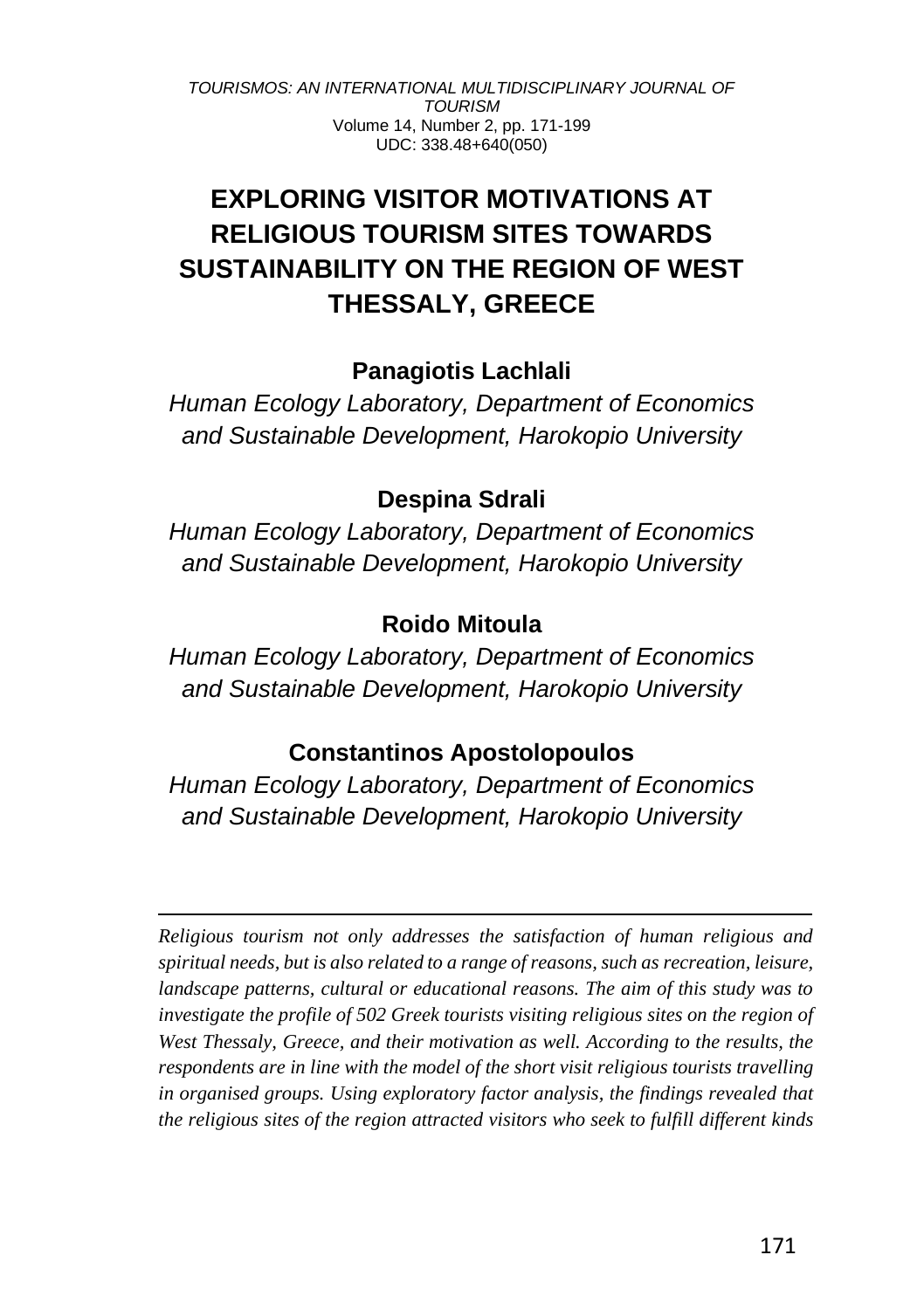*of needs; religious and nature-seeking motivations seem to be significant factors for visiting the surveyed region. This finding suggests that it would be worthwhile for destination managers to pay more attention to tourist attractions, such as environment and religious atmosphere, in order to continue to enhance experiences and attract repeated tourists. Finally, motivational factors and activities identified in the research show that collaboration between the stakeholders, such as the Church, local authorities and tourist sector, is necessary.*

**Keywords:** *religious tourism, motivation, regional development, Greece*

### **INTRODUCTION**

Religion and tourism are highly interconnected, since an increase in tourism coincides with an increase in spiritual travel (Attix, 2003). According to Terzidou et al. (2017), tourism and religion are not separate entities but are linked through embodied notions of godliness sensed through tourist performances. Today, more than 250 million people travel each year to satisfy their religious interests, including Christians, Muslims and Hindus (Mowforth and Munt, 2015).

Religious tourism is any trip motivated, either exclusively or partly, by religious reasons (Rinschede, 1992). For Rashid (2018), religious tourism is a type of tourism whereby travellers visit places for religious purpose while at the same time they may participate in recreation and cultural activities. Thus, religious tourism not only addresses the satisfaction of human religious and spiritual needs, but is also related to a range of reasons, such as recreation, leisure, landscape patterns, cultural or educational reasons (Abbate and Nuovo, 2013; Amaro et al., 2018; Drule et al., 2015; Fernandes et al., 2012; Geary, 2018; Hughes et al., 2013; Hyde and Harman, 2011; Kim and Kim, 2018; Musa et al., 2017; Olsen, 2013; Oviedo et al., 2014; Ramírez and Fernández, 2018; Shinde, 2007; Wang et al., 2016).

As religious tourism is growing, it is crucial to understand what motivates individuals visiting sacred sites. Qualitative studies have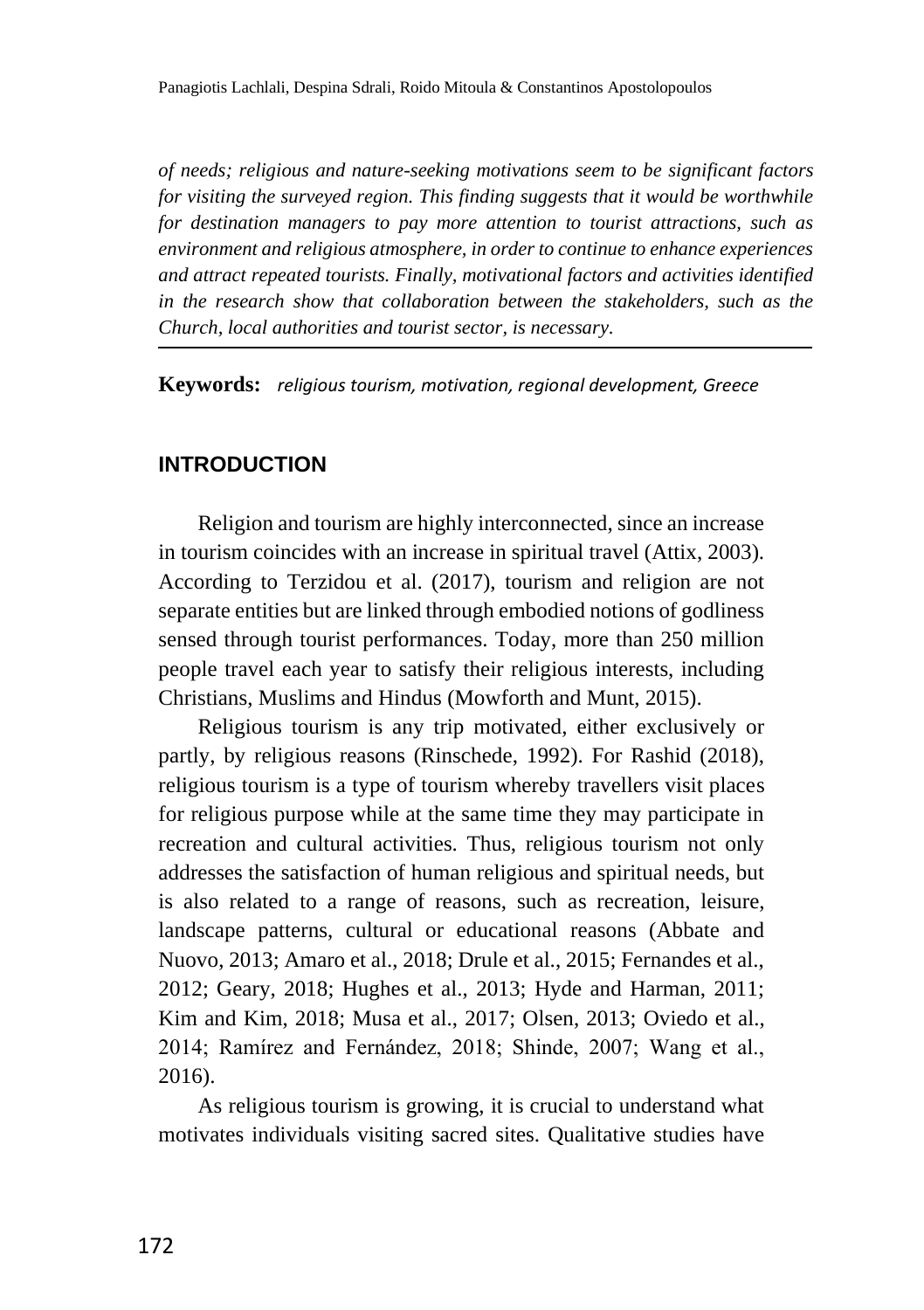investigate the experiences and benefits of religious tourism, having mainly focus on spiritual experiences and having neglected of social, educational or nature seeking experiences. This is despite the acknowledgement that all stakeholders should offer a range of experiences for visitors (Tirca and Stanciulescu, 2011). Therefore, this quantitative study can contribute to fill this gap in the scientific literature, providing information to stakeholders that may allow them to create preferred and valued products and services in the destination market.

The study attempts to identify the profile and motivation of tourists visiting the religious sites on the region of West Thessaly, Greece. Motivations to the religious sites of the aforementioned region are of particular interest given the increasing popularity of the region's environment as well as the growth of religious tourism. However, it is worth mentioning that the region of West Thessaly lacks a tourism development plan with emphasis in religious tourism. Thus, understanding the reasons for choosing a particular religious destination is a significant step towards gaining a better knowledge on the different market segments based on the wants and needs sought. Planning of a tourist destination has to begin with an investigation of tourist motivation (Bansal and Eiselt, 2004). With this knowledge, all the stakeholders may build appropriate strategies for long-term development.

The paper starts with a literature review of religious tourism, motivation theories in the tourism context and religious tourist motivation. The description of the study area follows and the methodology is described. Then, the results of the study are presented. The paper ends with a discussion of the results, the main conclusions and implications, and the directions of future research.

#### **LITERATURE REVIEW**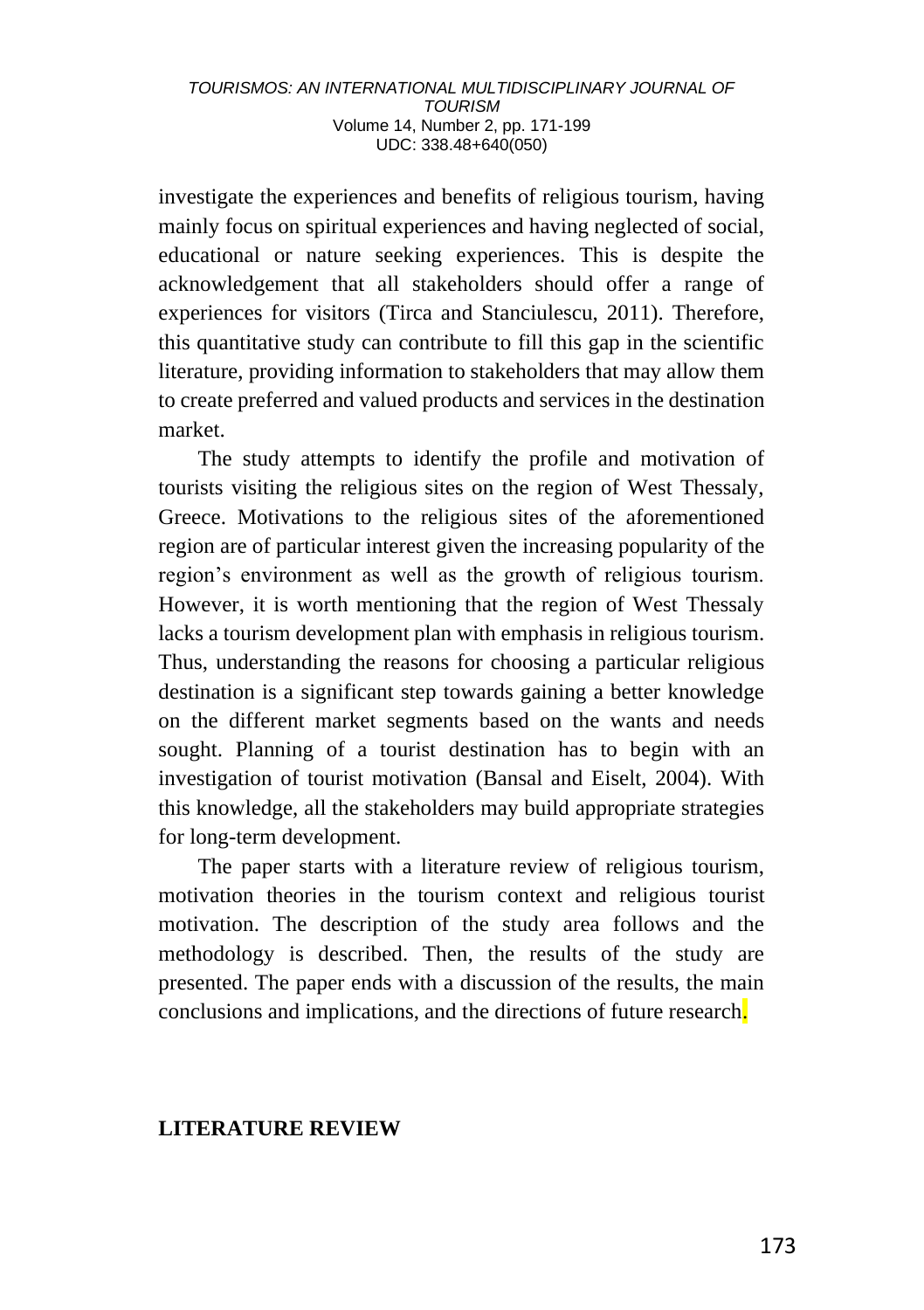#### **Religious Tourism**

Religious tourism is probably one of the oldest forms of tourism in human history. As Rinschede (1992) states, religious tourism is as old as religion itself. For example, the Assyrians were travelling to worship their God in Aleppo and Hierapolis (modern Syria), while the Babylonians were travelling to holy places, such as Nippur and Namma, to pray for peace and implore God for a long life (Rinschede, 1992). These "religious tourists" were implementing pilgrimages to sacred sites, mountains and temples, showing respect to God and asking for help. In addition, Egyptians, Greeks and Jews used to express their religious devotion through religious incitement trips.

According to Al-Amin (2002), religious tourism is not only a type of tourism where a visitor seeks the experience of his/her personal identity visiting places of historical and cultural significance but is also referred to the result of a religious duty.

It is argued that all religious tourists are not the same. Many authors have discussed the distinction between "tourist" and "pilgrim". More specifically, Smith (1992) considered both pilgrims and religious tourists within a continuous classification that goes from the pious pilgrimage to strictly secular tourism, depending on the person's faith in his/her motivation and activities.

Hyde and Harman (2011) stated that the pilgrimage is not just a religious phenomenon and the old paradigm of pilgrimage no longer exists. Nowadays, the limits between pilgrimage and tourism are considered vague, due to the differentiation of the context of the pilgrimage, which is broader and more secular (Durán-Sánchez et al., 2018).

In Western cultures, pilgrims are individuals who are primarily motivated by the individual's desire for an oath or repentance. As many researchers mention (Cohen 1992; Digance 2003; Tomasi 2002; Vukonic, 1996), the pilgrimage is related to the remission of sins. Moreover, many times in Christianity, pilgrims show their gratitude to God or pray for a miracle walking the Jesus trail; a route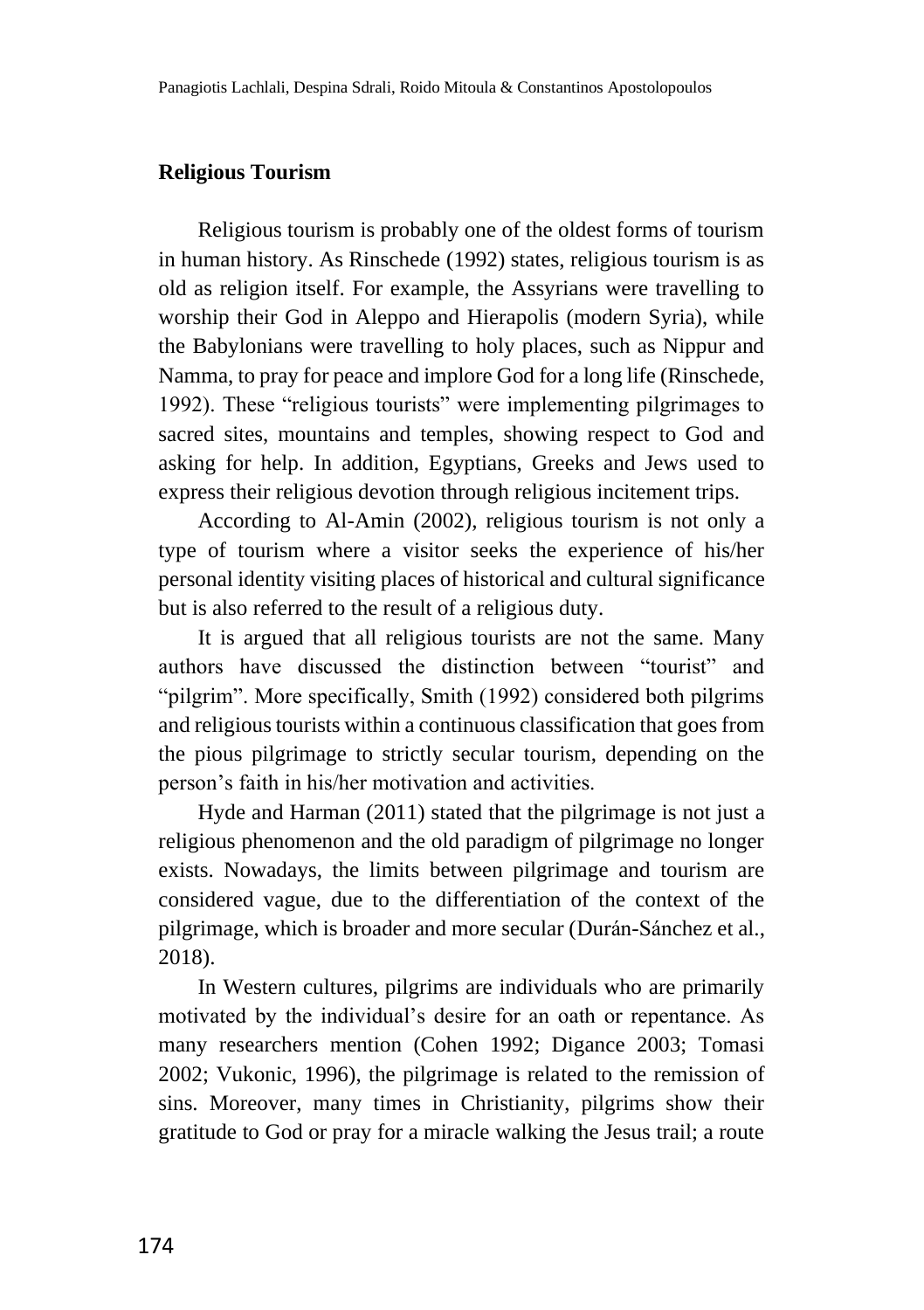that winds through the towns and villages in northern Israel where Jesus and his disciples established their ministry.

However, Yeoman (2008) pointed out that the pilgrimage is not exclusively refereed to the religious destination; it is a tourist route which starts from the planning of the trip and continues to depart and travel as a whole, including after-effects, such as the spiritual benefits that accompany the traveller throughout his/her lifetime.

Authors (e.g. Rinschede, 1992; Richards and Fernades, 2007) also consider religious tourism as part of cultural tourism, since religion has been a significant part of civilization. Thus there is an overlap between religious tourism and cultural one. Religious tourists may have religious motivation during their visit to a sacred place, but in fact their motivations are of a different nature, such as the need to visit a place of interesting history or of intense cultural interest (Souza, 1988). For instance, when someone visits a church can admire the architecture and the cultural heritage, see art nearby or learn history (Richards, 2007).

In recent years, an important area of research is also referred to the relationship between religious tourism and sustainable development, and religious tourists and local community as well. More specifically, scholars have paid attention to the effects of religious tourism on economic development (Dasgupta et al., 2006), natural and cultural environment (Fang, 2001; Joseph and Kavoori, 2001; Shackley, 1999; Shinde, 2007; Wang, 2003), and perceived value to local residents (Andriotis, 2009; Terzidou et al., 2017, 2018; Uriely et al., 2000).

Thinking about regional development, tourists' motivation for visiting destinations cannot be ignored. There is a correlation between the ability of a region to attract visitors and the visitors' motivation. Tourists' motivation and needs may be crucial for the dynamics of the tourist activities of a region. A number of international organisations state that tourist activities have to be planned, managed and developed so as to be environmentally tolerable over time, ethically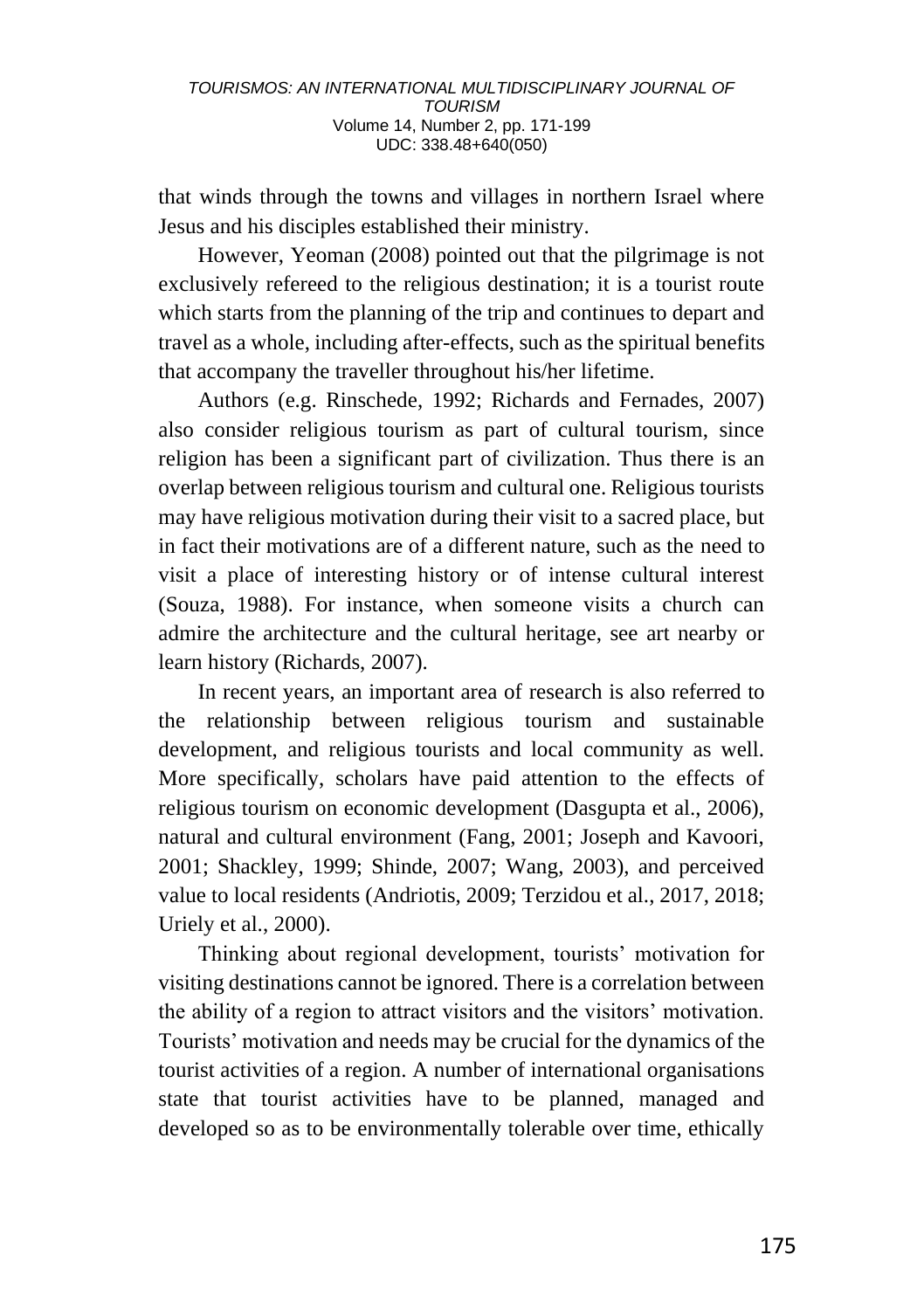and socially compatible with local communities, generate economic benefits to the locals, and preserve the natural and cultural resources. Religious tourism is a form of tourism that places emphasis on preservation, revival and development of religious, historical and natural sites for the creation of tourist flows. It brings opportunities for sustainable development by creating jobs, improving infrastructure and investment, and promoting culture, crafts and food (UNWTO, 2016).

#### *Motivation Theories in the Tourism Context*

Why do people travel? How do they choose a tourist destination? These questions are a critical topic among researchers and several surveys have conducted to study tourist motivations. According to Pearce et al. (1998), tourist motivation is a network of biological and cultural forces that gives value and direction to travel choices, behaviour and experience.

Maslow's hierarchical theory of motivation (1954) is one of the most widely-used theories of human motivation. His theory is modelled as a pyramid whose base consists of physiological needs, followed by the higher levels of safety needs, belongingness and love needs, esteem needs and self-actualization. The theory suggests that people will be motivated to fulfill the higher level needs if they firstly meet the basic ones.

According to Crompton and McKay (1997, p. 427), tourism motivation is "a dynamic process of internal psychological factors needs and wants- that generate a state of tension or disequilibrium within individuals".

Based on Maslow's theory, Pearce (1988) argued that people, as they become more experienced travellers, tend to ascend the "travel career ladder". According to Pearce, tourist motivations are organised in a hierarchy with the relaxation needs being at the lowest level followed by safety/security needs, relationship needs, self-esteem needs and self-actualization/fulfillment needs. As tourists become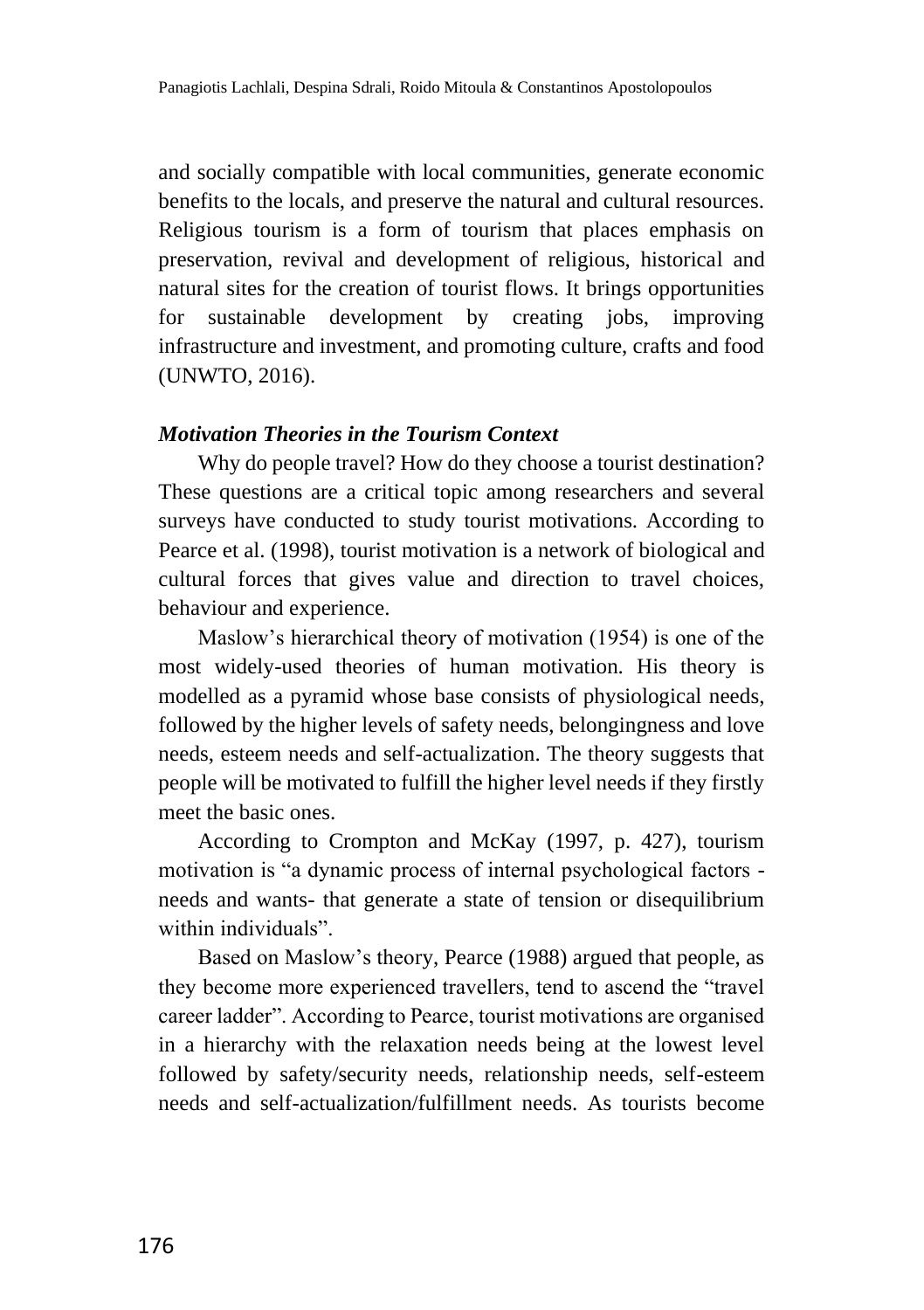more experienced, they may progress upward through the levels of motivation.

However, later Pearce and his colleagues (Pearce and Lee, 2005) proposed the approach of "travel career pattern", according to which, tourists' motivational patterns change over their life stages. In their study, the authors identified 14 motivational patterns which drive tourists' behaviour, such as novelty, escape/relax, relationship, autonomy, seeking nature, self-development (host-site involvement), stimulation, personal development, security, self-actualization, isolation, nostalgia, romance and recognition (prestige of travelling). However, due to the complexity of such multifactor model, Pearce and Lee (2005) concluded that four of the above factors are the main incentives for travelling, namely novelty, escape/relax, relationship and self-development.

One of the most popular typology of tourist motivations is push and pull model, being firstly used by Dann (1977). Dann suggested that the choice of a destination is driven by two forces; push and pull factors. Push factors derive from people's intrinsic desires, such as ego-enhancement, prestige and social interaction, while pull factors are associated with external forces related to destination attributes or attractions.

Iso-Ahola (1982) and Yoon and Uysal (2005) suggested motivational approaches that mirror the model of Dann. For Iso-Ahola (1982, p. 261) "tourism is a dialectical process because it provides an outlet for avoiding something and for simultaneously seeking something". Iso-Ahola suggested the theory of optimal arousal which suggests that psychological benefits of recreational travel are the result of the interaction of two forces: avoidance of routine and stressful environment, and seeking recreation places for certain psychological rewards. People take a vacation to avoid overstimulating or under-stimulating life situations. Those who attempt to escape under-stimulation (boredom) and have high arousal needs are more likely to search for activity whereas those with low arousal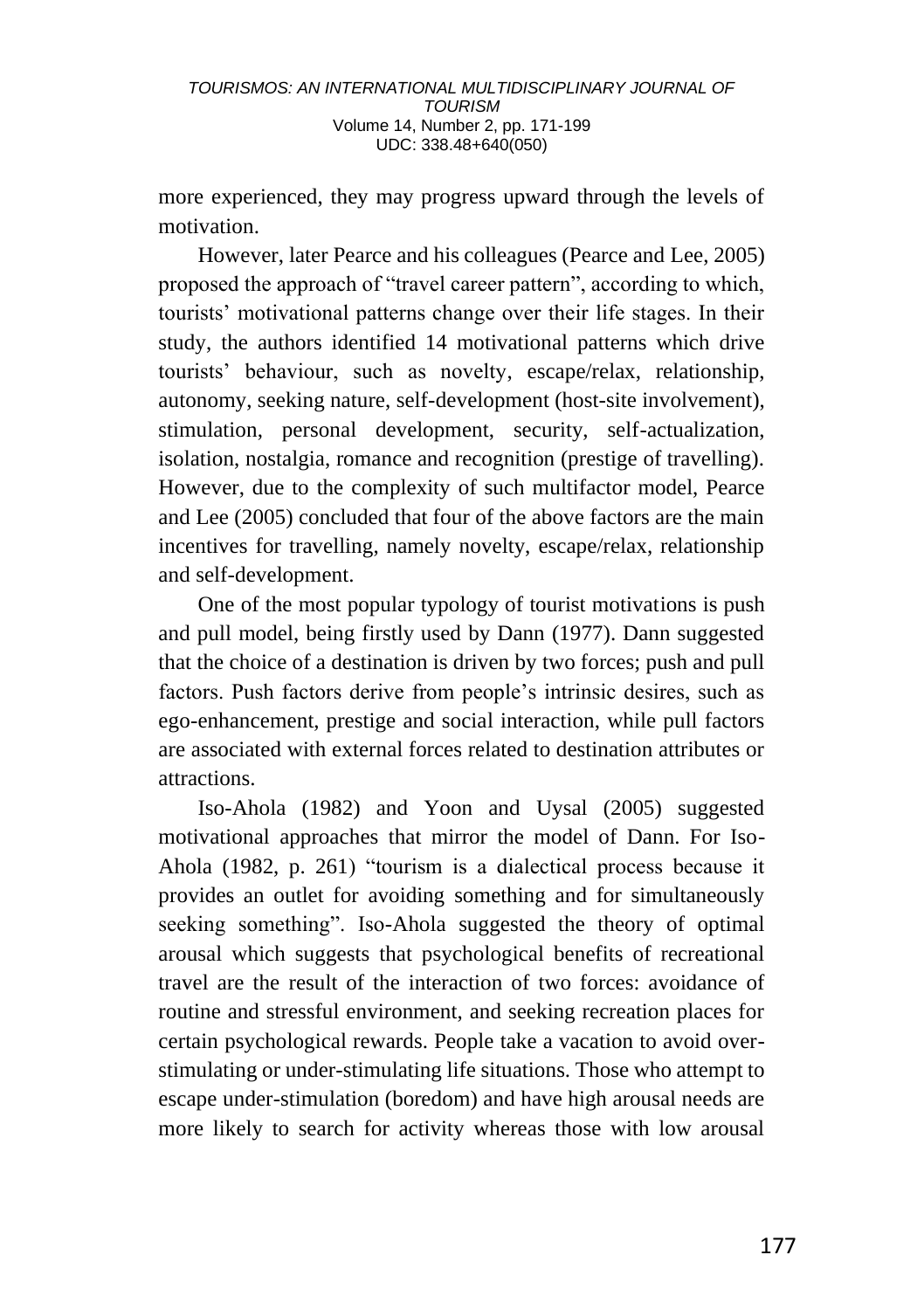needs may choose more predictable experiences during their vacation.

Yoon and Uysal (2005) proposed a model investigating the relationship among the push and pull motivations, satisfaction and destination loyalty. The authors in their research conducted in northern Cyprus found that tourist destination loyalty has causal relationships with push and pull factors, and satisfaction as well. Tourist satisfaction is an important component in the tourism industry; it greatly affects the choice of destination, the consumption of products and the decision to revisit (Kozak and Rimmington, 2000). However, satisfaction is a complex phenomenon since it could result from the expectations created before and during the trip, and the tourist's perceptions of the experience (Prebensen and Foss, 2011).

Concluding, despite the difficulty of identifying the nature of tourist motivation, some commonalities are remarkable across the different theories. Motivations such as recreation, novelty, relaxation and social contact have commonly appeared in different studies.

However, tourism motivation research has not been extended to motivation for visiting religious sites and it is not clear if tourists who visit religious sites fit with established motivation theories in the tourism context.

#### *Motivation for Visiting Religious Sites*

People travel to religious places to seek out the truth, enlightenment or an authentic experience with the divine (Petreas, 2011). Yeoman (2008) states that religious tourists are searching for answers to important religious questions, while Jafari (2000) suggests that the fulfillment of a wish or a religious obligation, such as a vow, motivate people to visit sites of religious interest.

According to Dallen (2006), religion and spirituality are two of the most powerful motivations to travel to destinations, which have been interconnected with holy people, places and events. People visit religious monuments to live a spiritual experience; thus spirituality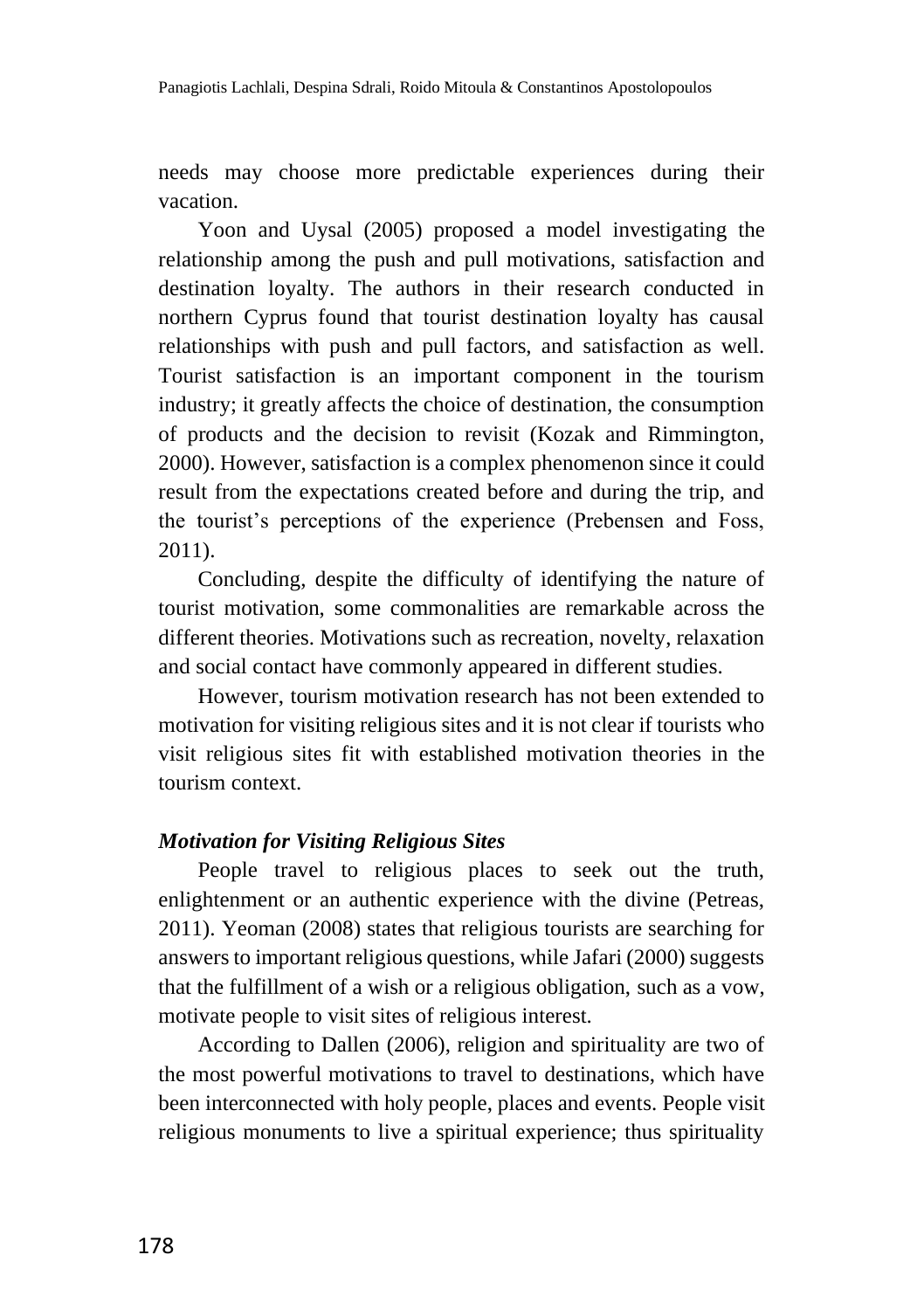should be taken into account on tourist motivation research. Regarding spiritual motivation, the most important is the "spiritual gain" (Wright, 2008), which is a renewed spirit, that deepens faith, strengthens knowledge and gains significant experience that changes the individual's orientation of life.

It is worth mentioning that the motivations of religious tourism are separated from those of the pilgrimage. According to Blackwell (2010), there is limited research on pilgrims' motivation with mixed results (Fernades et al., 2012; Lopez, 2013). According to Barber (1993), the pilgrimage is a journey to a holy site resulting from religious causes, for spiritual purposes to find inner selves and identity (Giddens, 1991; Margry, 2008; Schau and Gilly, 2003). Pilgrimage tourism is an experience that requires an attitude of repentance related to the duties of the religious person, while it is common for the pilgrim to visit the sanctuary for a particular grace. The pilgrim is therefore motivated by religious reasons, while the secular religious tourist prefers to participate in conferences, festivals and rituals at sacred sites (Rinschede, 1992).

Fleischer (2000) recognises six different types of pilgrimage depending on motivation, ranging from worship to the desire for personal wandering. In addition, Fleischer, having explored the pilgrims of the Holy Land, reports that tourists who regard themselves as pilgrims have different personal characteristics and patterns of travel, with a distinction between Catholics and Protestants, who consider their visit as sacred or secular, respectively.

Dominguez (2010) investigated the pilgrimage motivation of St. Jacob's visitors to Santiago de Compostella. According to the author, motivations greatly vary among the different categories of visitors and include self exploration, prayer for satisfying personal needs, natural environment seeking, visit other pilgrimages and walking paths followed by thousands of faithful over the centuries, and cultural attraction.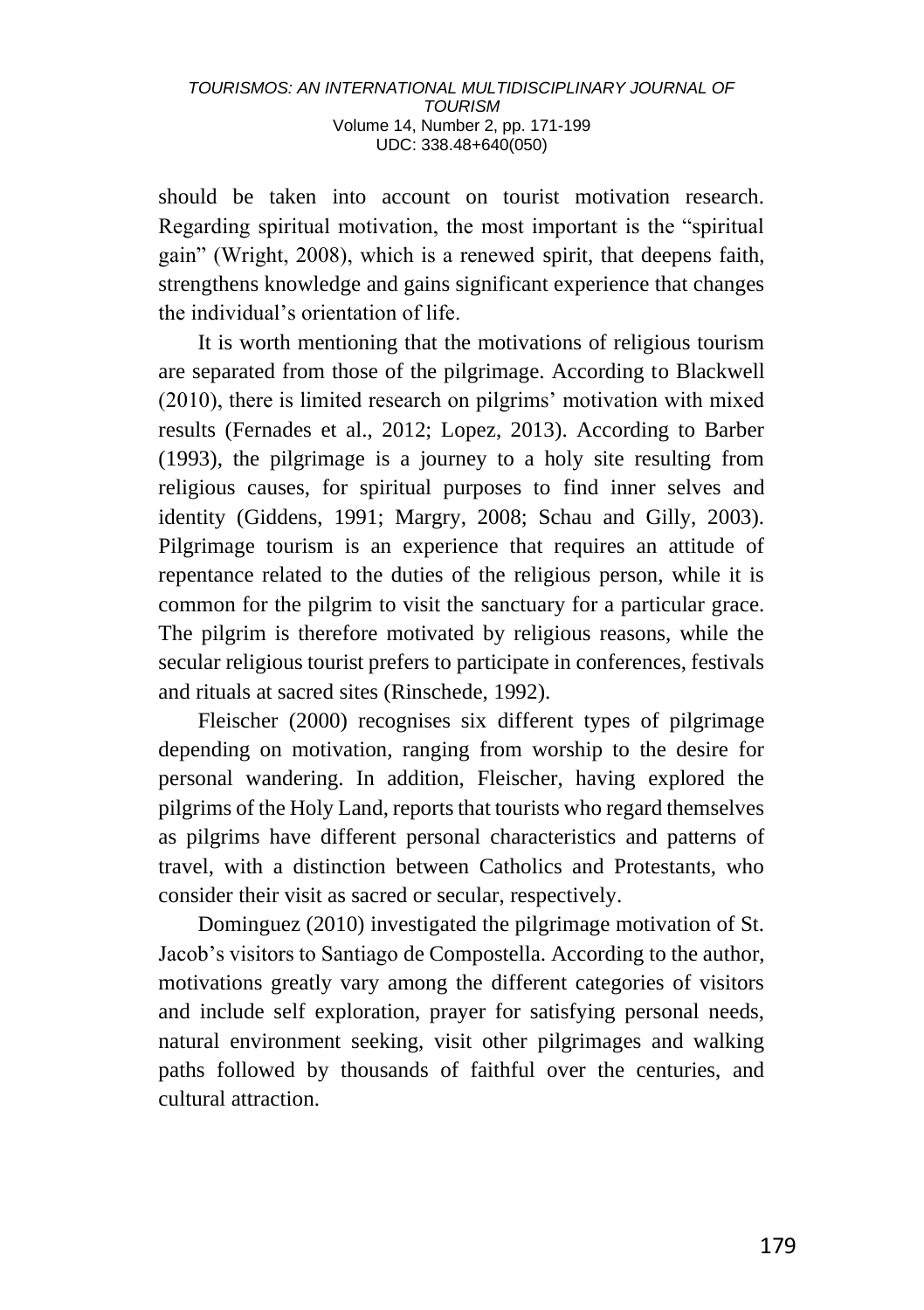Concluding, pilgrims are motivated to travel due to their strong spiritual/religious beliefs, whereas tourists are motivated by the prospect of experiencing pleasure, satisfying curiosity, engaging in relaxation, and partaking in education. For pilgrims, the push factors are expected to be more present than the pull ones.

However, many scholars (Fleischer, 2000, Smith, 1992; Weidenfeld, 2006) found that there is no apparent differentiation between "religious travellers" and ordinary "vacationers"; both are often interlinked in a shared space of learning (Gatrell, 2006) or draw on the same resources and use the same amenities (Eade, 1992).

Religious trips are frequently multifunctional journeys that include not only religious and spiritual motivation but also other forces, such as nostalgia, education (Nyaupane et al., 2015; Ramírez and Fernández, 2018; Sarris, 2004) or curiosity. Tourists also visit sacred places for social and cultural reasons (Nolan and Nolan 1992; Timothy and Boyd, 2003). Richards (2007) and Santos (2002) state that pilgrims who undertake religious journeys based on purely religious motivation are 50%, while about 20% has a mixed religiouscultural motivation.

However, it seems that even when the basic motivation of the journey is religious, religious motivation is rarely static and extends beyond narrow religious boundaries (Dubisch, 1995). According to Chesworth (2006), the experience of spirituality goes beyond the rules and norms of the traveller as an individual, and pilgrims and religious tourists tend to penetrate deeper into societies and host cultures (Jarvis, 2005).

Petreas (2011) states that forces, such as authentic experience seeking, diverse tourist product, unusual holidays seeking and diversification within a trip, alongside faith itself, motivate people to undertake religious travels. In addition, Simone-Charteris and Boyd (2011) report the following driving forces as significant for taking a trip in religious sites: (1) deep introspection, (2) intimacy with the divine, (3) nature seeking, (4) educational interest, (5) understanding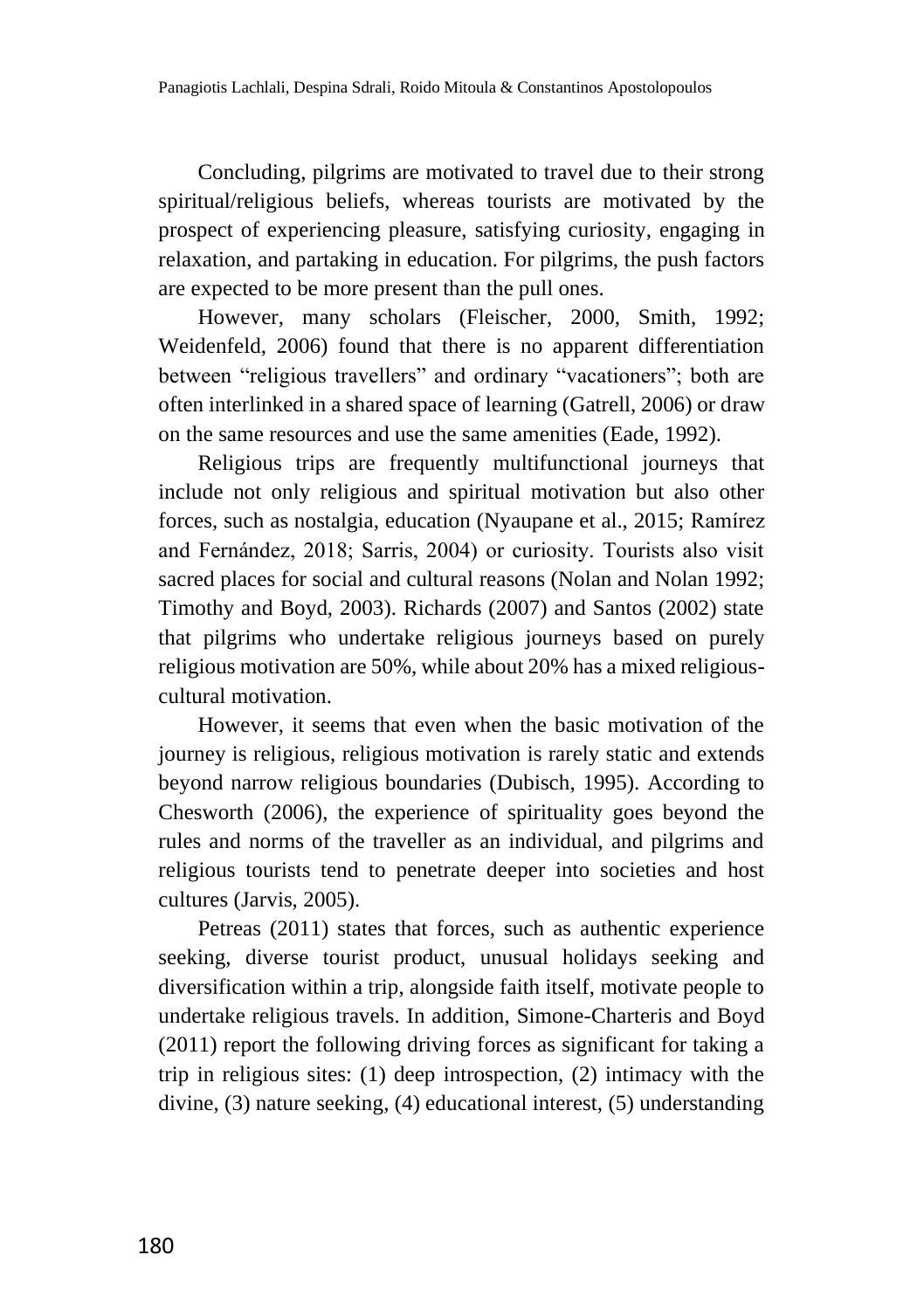of different cultures, or ways of life, traditions, values and beliefs, (6) politics, (7) curiosity, and (8) nostalgia for authentic experiences.

Wright (2008), having adopted a more holistic approach, sums up the religious tourist motivation to: (i) spiritual, (ii) educational / cultural, (iii) physical, and (iv) emotional. Similarly, Andriotis (2009) reported five core experiential elements, such as spiritual, cultural, environmental, secular and educational, while Hyde and Harman (2011) considered spiritual, nationalistic, family pilgrimage, friendship and leisure travel as significant travel motivation. Furthermore, Shuo et al. (2009) identified three factors -social exploration, experience religion, and experience belief- for visiting Mazu religious place.

Finally, according to Wang et al. (2016), religious tourists visiting one of the most significant Buddhist destinations in China - Putuo Buddhist Mountain- are driven by religious belief and mental relaxation (push factors), and cultural enjoyment (pull factor).

In conclusion, religious trips are multipurpose trips, even when religious motivation seems to predominate. However, in modern societies, religious purposes for visiting religious sites or events seem to be less important compared to those in ancient societies (Rinschede, 1992). Travel motivations to sacred sites appear to be much more complex. Within the religious tourism context, motivations are not only constructed by external agents, but are also driven by strong, deeply held, personal beliefs and embodied performances that are related to the everyday religious self and practice (Terzidou et al., 2018).

### **The Research Area**

Thessaly is one of the 13 administrative regions of Greece and consists of the prefectures of Larissa, Magnisia (East Thessaly), Trikala and Karditsa (West Thessaly). West Thessaly is a total area of 5,932 square kilometers. It is located on the borders of Western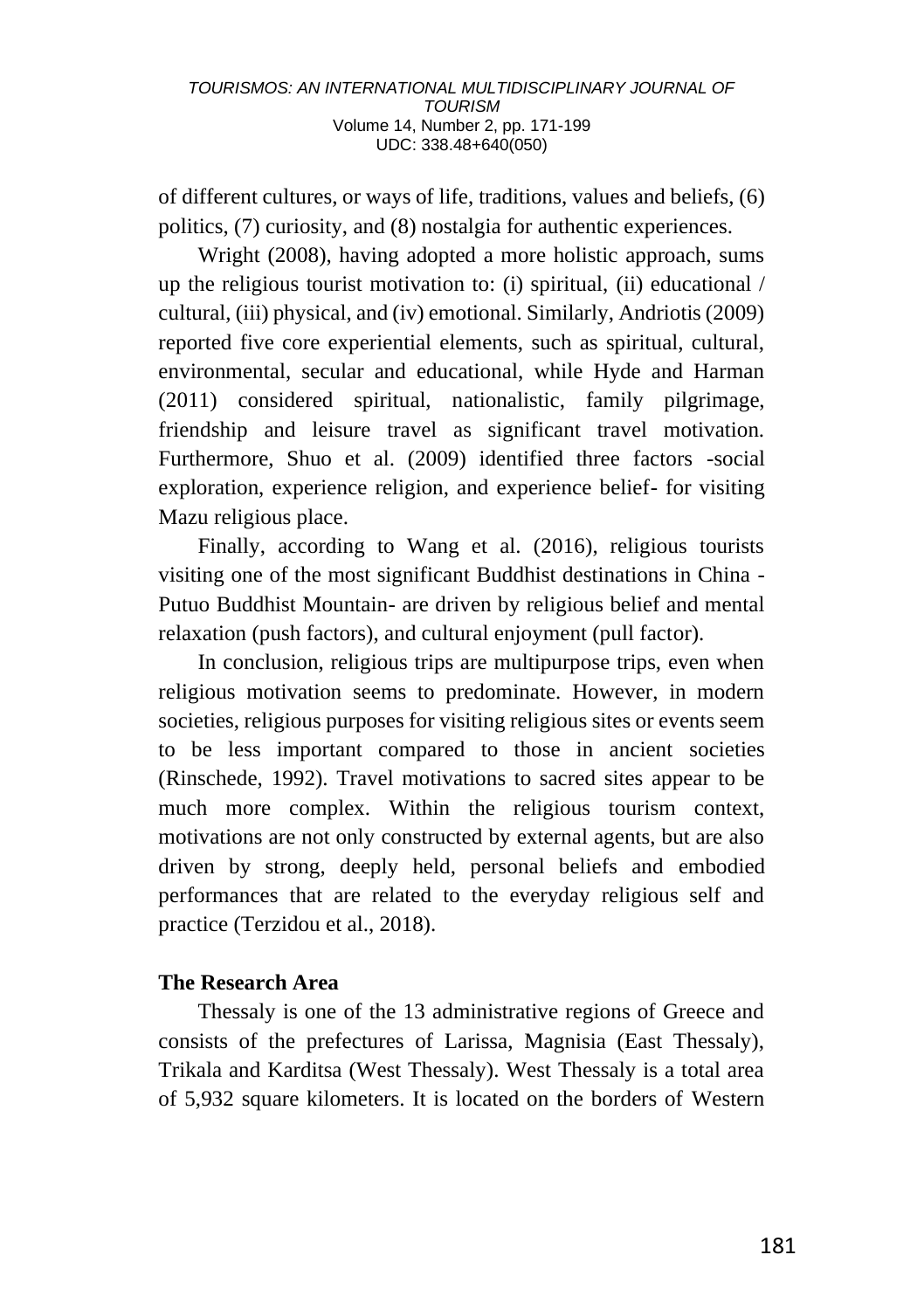Macedonia, Central Greece and Epirus, with a population of 251,177 inhabitants.

The region of West Thessaly gathers an environment with high cultural, religious and natural value. The region includes natural resources, such as mountains, rivers, artificial lakes, protected areas, landscapes of particular aesthetic beauty and coasts, which create an ecosystem of rich biodiversity (flora and fauna). Culture is also evident in a great number of sites on the Greek region, including antiquities, Byzantine and post-Byzantine monuments, neoclassical buildings, monasteries and churches, and traditional villages.

The major focus of the religious journey on the region is Meteora. Meteora are included in UNESCO's World Heritage List and are one of the most important sites of pilgrimage for Christianity. Meteora provide an outstanding example of the types of monastic construction when during the political instability of 14th century in Thessaly 24 monasteries were systematically built on the top of inaccessible sandstone peaks. Today, the remaining monasteries represent a unique artistic achievement and are one of the most powerful examples of the architectural transformation of a site into a place of meditation and prayer.

The region of West Thessaly constitutes an exceptional landscape of unique natural-cultural potential to include tourist resources of particular natural aesthetics and religious value. The geographical location of the region, stone bridges, traditional settlements, folklore museums, caves, old watermills, Byzantine monasteries and Byzantine temples, and the imposing rocks of Meteora attract tourists of all over the world to visit the region.

It is estimated that every year about 50,000 Greek tourists visit religious sites in the country in organised groups for purely religious reasons. It is worth mentioning that the first place of religious tourists' preference, among others, is Meteora. However, seasonality is a characteristic of the tourism on the region.

### **MATERIALS AND METHODS**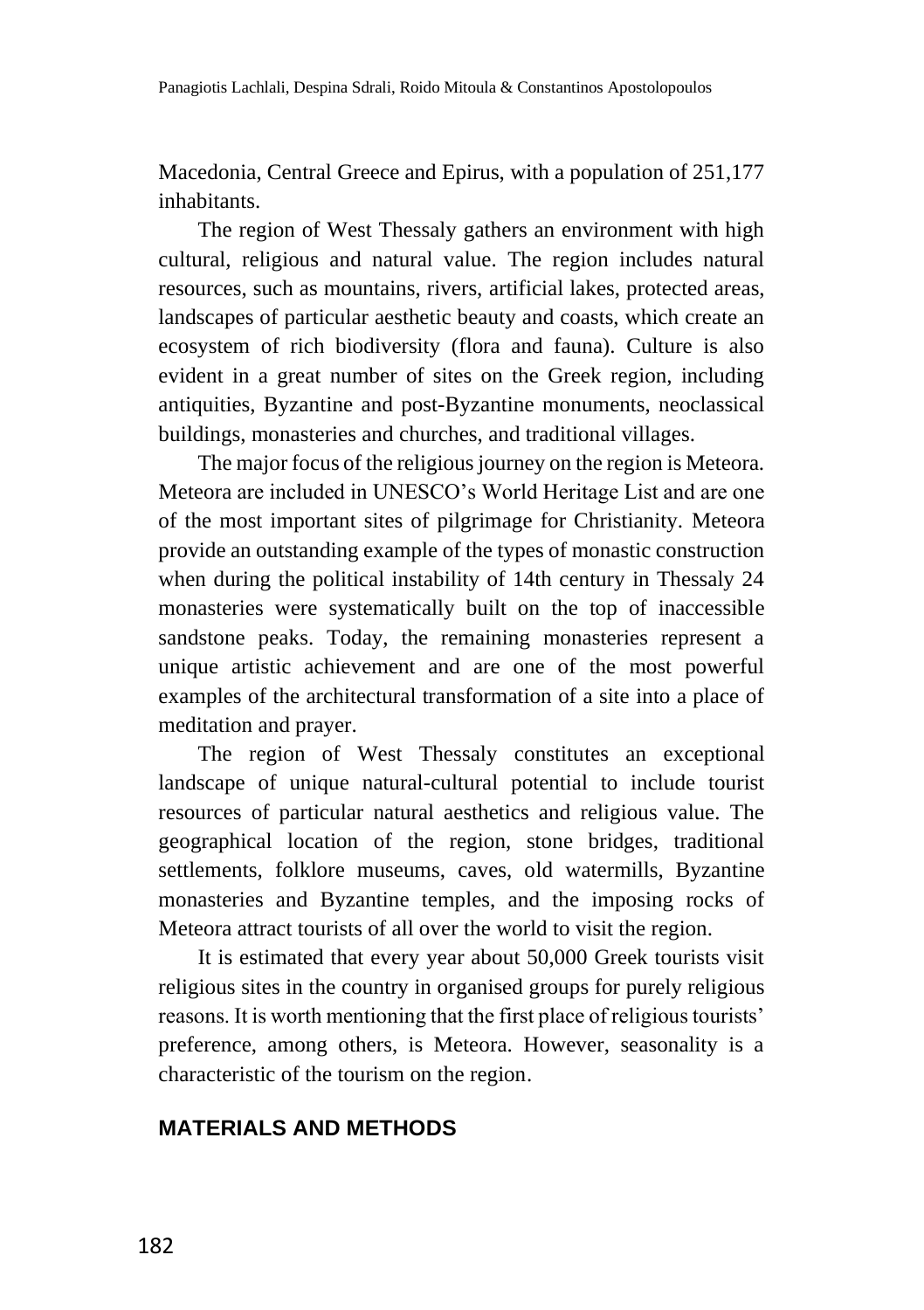### **Subject and Procedure**

This paper aims at identifying the profile and motivation of religious tourists visiting the region of West Thessaly, Greece. For this purpose a two-step approach was employed. Firstly, the localities around which monasteries are available were identified. The identification of these key resources resulted from the analysis of a range of parameters, such as the historic significance of monasteries, the visitor flows, the available services, the visibility of the resources and districts. Secondly, a survey was carried out during the period of March to May 2017. Data were collected through an interview-based questionnaire and the settings were selected monasteries in different areas of West Thessaly. Only adult visitors were approached as they exited the sites and invited to complete a questionnaire. A total of 502 responses were obtained at eleven monasteries in the region of West Thessaly.

#### Figure 1

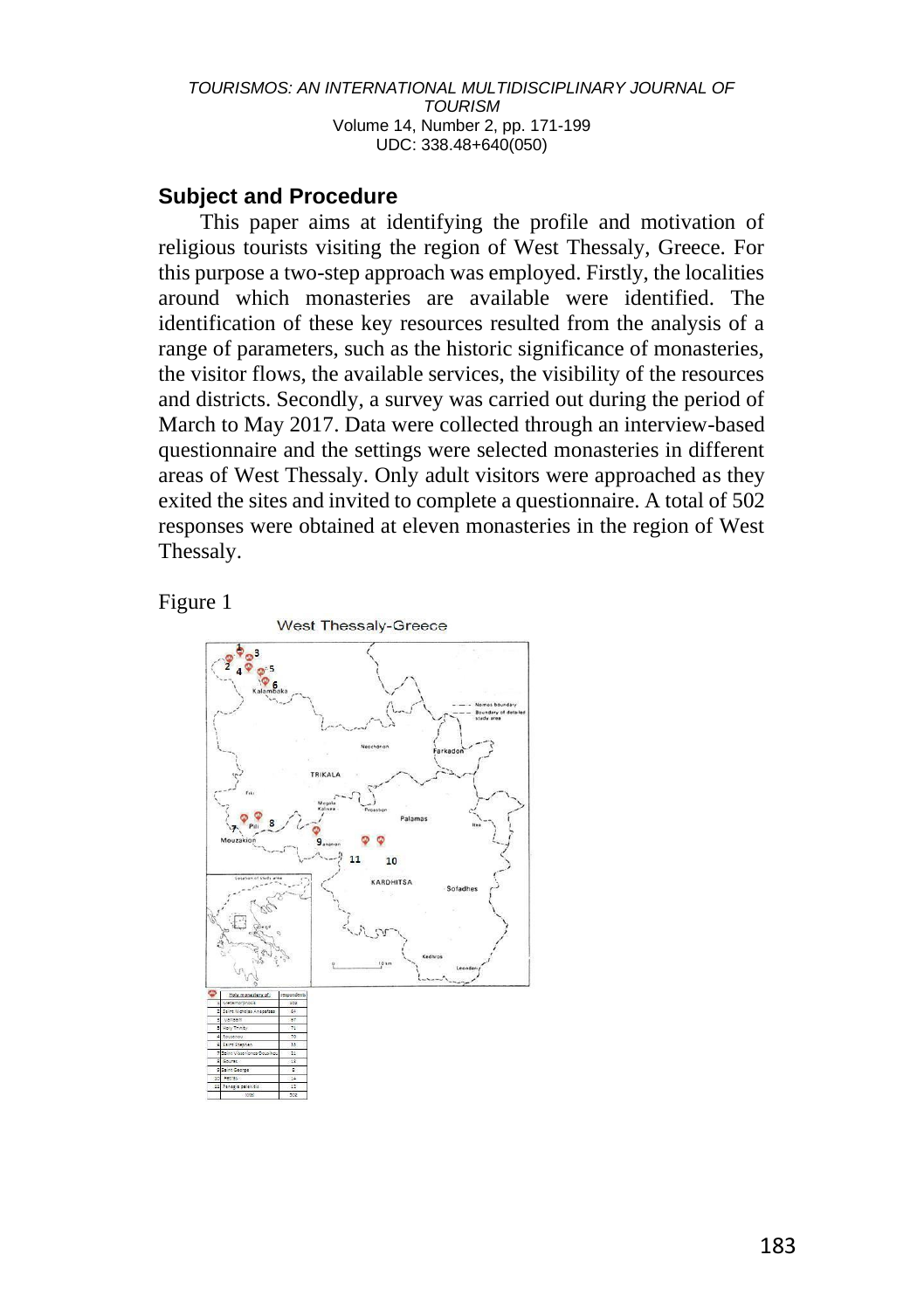All the respondents received a verbal and written explanation of the purpose of the study and its anonymous nature. The completed data were collected after approximately 15 minutes. All the participants were of Greek nationality.

#### **Questionnaire**

Despite the fact that many previous studies on similar topics (e.g. Fernandes *et al.*, 2012; Rojo, 2007) have used qualitative methods, a quantitative methodology was chosen. This type of methodology allows the use of large samples and can generalise findings to the population at large. Quantitative methodology is able to produce repeatable data that can be trusted for forecasting and other planning purposes.

A survey questionnaire based on previous literature on tourism motivation was designed. The questionnaire consisted of four sections and included items on sociodemographic aspects, and characteristics of the visit, motivation and satisfaction.

More specifically, the first section of the questionnaire included the sociodemographic characteristics of the respondents, such as gender, age, level of education, monthly personal income, family status, occupation and place of residence.

The second section of the questionnaire consisted of specific questions regarding the trip characteristics and the features of travel organisation of the respondents (e.g. frequency of visits, company of people for the visit, expense, information sources).

The third section of the questionnaire captured the motivation of the respondents. The respondents' motivation for visiting the specific religious sites on the region was directly assessed by the following question: How important are the following factors for you to visit the religious sites of the region?" All the respondents were reported based on a 5-point Likert scale where 1 represented "no important" and 5 "extremely important".

The fourth section concentrated on topics related to the experience of the respondents, satisfaction, and their activities during their travel. All the variables included in the fourth section were measured by a 5-point Likert scale, where 1 represented "no/not at all" and 5 "very much". Multiple categories of satisfaction items were used measuring the satisfaction adapted to the destination, the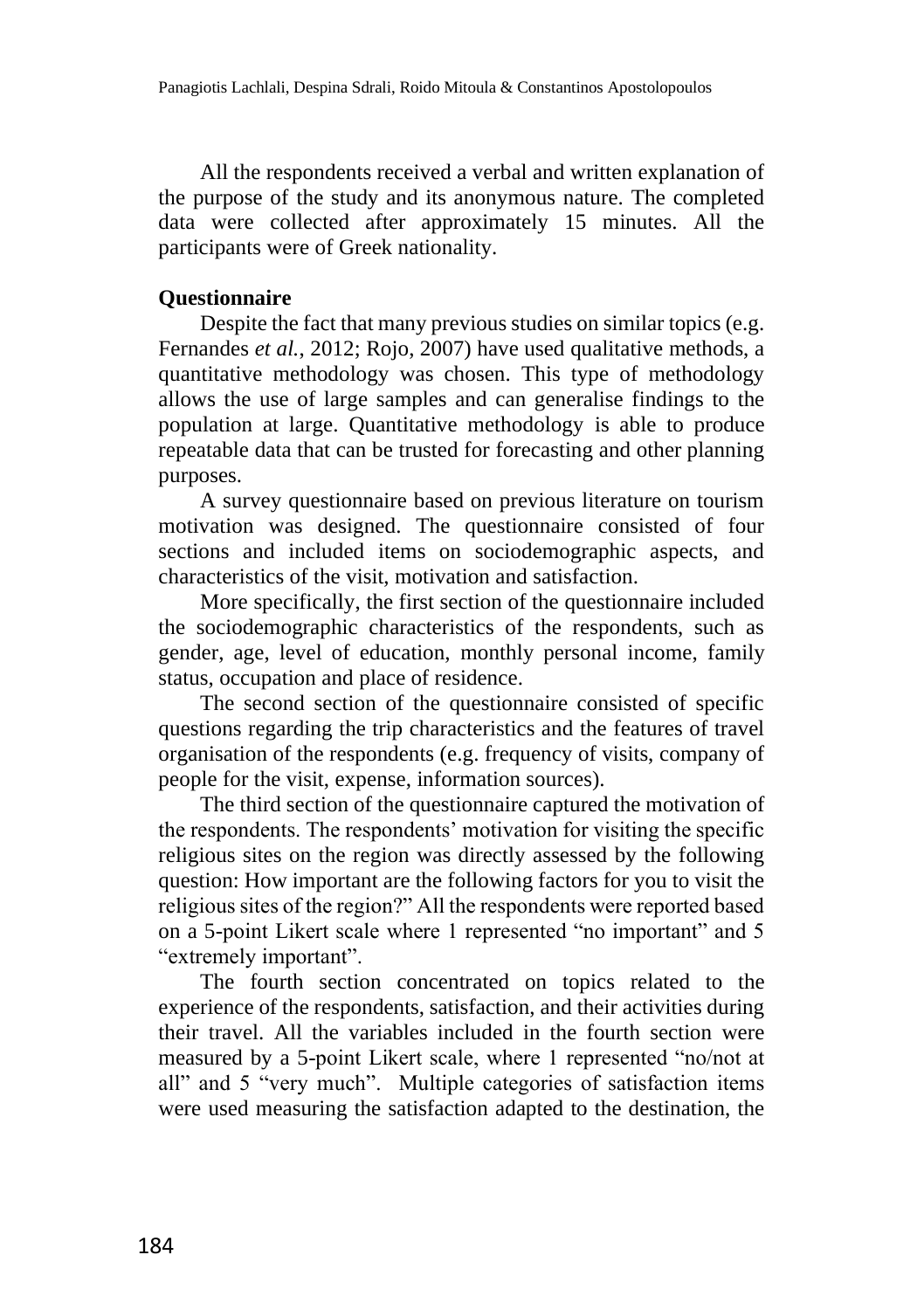general satisfaction and return with the recommendation of the destination.

#### **Data Analysis**

The collected data were analyzed using descriptive statistics. Exploratory Factor Analysis was also performed in order to group the factors associated with the respondents' motivation for visiting the survey region, and their activities during their travel. All the variables included in the factor analysis were measured by a 5-point Likert scale.

#### **RESULTS**

#### **The Profile of Respondents**

The majority of the respondents were females (59.4%). About 71% of the respondents were married. The respondents, on average, were 63 years old, had attended high school (41.6%), were private employees (23.7%) and had a monthly personal income ranged from  $\epsilon$ 600 to  $\epsilon$ 1,199 (34.1%). Thirty three per cent of the sample lived on the region of Thessaly, while the rest of it lived on other areas of Greece (58.8%) and abroad (8.2%). Most respondents (75.3%) were repeated tourists. The demographic characteristics of the sample are shown in Table 1.

|                           |                               | N   | $\%$ | Mean SD |
|---------------------------|-------------------------------|-----|------|---------|
| Gender                    | Male                          | 204 | 40.6 |         |
|                           | Female                        | 298 | 59.4 |         |
| Marital status            | Married                       | 354 | 70.5 |         |
|                           | No married                    | 93  | 18.5 |         |
| <b>Educational</b> status | Primary school                | 82  | 16.3 |         |
|                           | Middle school                 | 123 | 24.5 |         |
|                           | High school                   | 209 | 41.6 |         |
|                           | Post-secondary education      | 5   | 1.0  |         |
|                           | University education          | 75  | 14.9 |         |
|                           | <b>Postgraduate Studies</b>   | 8   | 1.6  |         |
| Main occupation           | Working in the public sector  | 100 | 19.9 |         |
|                           | Working in the private sector | 119 | 23.7 |         |
|                           | Freelancer                    | 116 | 23.1 |         |

Table 1: Sample characteristics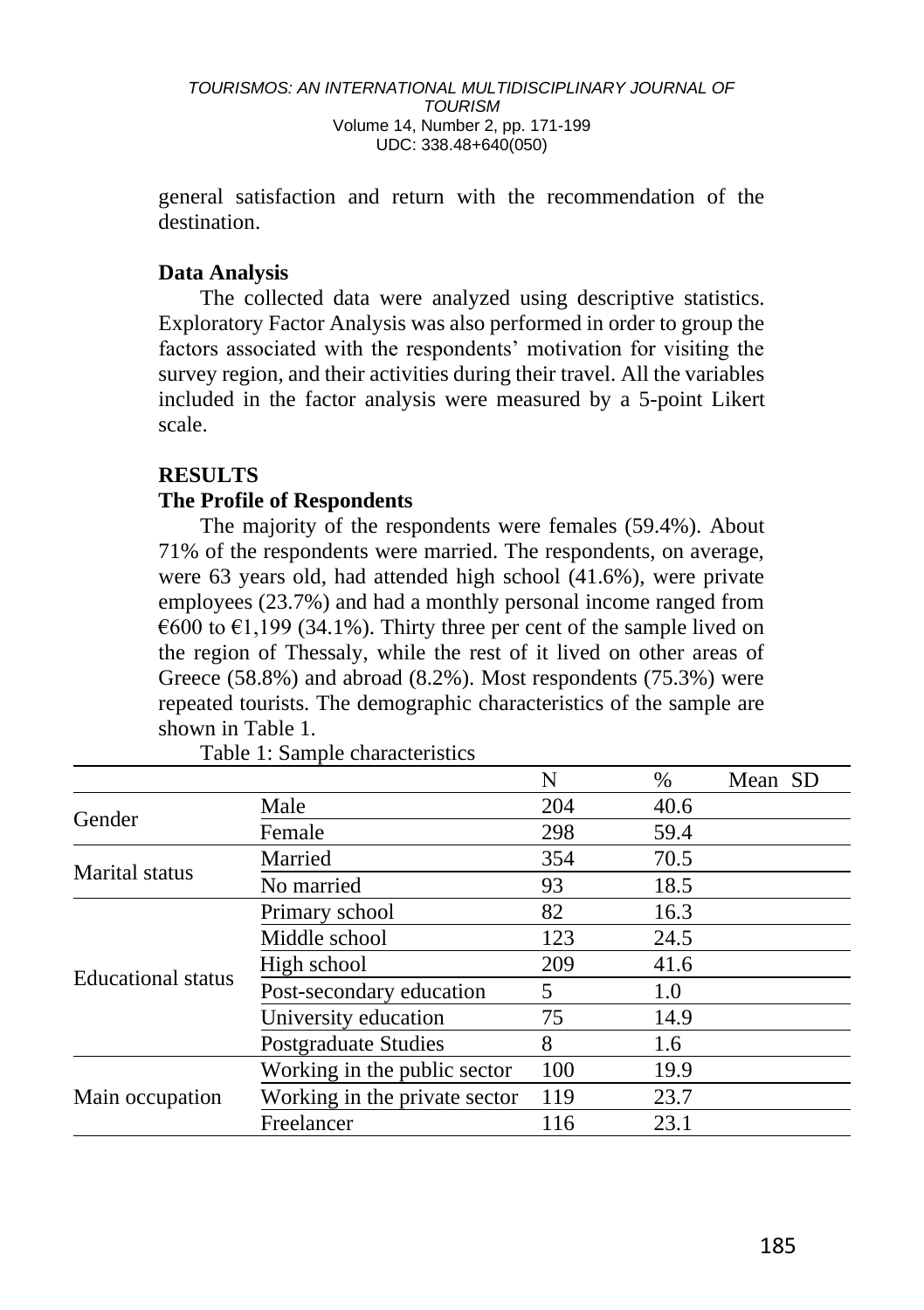|                            | Retired               | 118 | 23.5 |             |
|----------------------------|-----------------------|-----|------|-------------|
|                            | Unemployed            | 49  | 9.8  |             |
| Monthly personal<br>income | €0-599                | 81  | 16.1 |             |
|                            | €600-1,199            | 171 | 34.1 |             |
|                            | €1200-1,799           | 161 | 32.1 |             |
|                            | $\geq \epsilon 1,800$ | 89  | 17.7 |             |
| Place of residence         | Local                 | 166 | 33.1 |             |
|                            | Other, Greece         | 295 | 58.8 |             |
|                            | Other, Abroad         | 41  | 8.2  |             |
| Repeated tourist           | Yes                   | 378 | 75.3 |             |
|                            | N <sub>o</sub>        | 124 | 24.7 |             |
| Age                        |                       |     |      | 62.54 15.69 |
| Total                      |                       | 502 | 100% |             |

#### **Travel Organisation**

Most of the respondents arrived to the area in organised groups (50.4%). The length of the respondents' stay was on average 2.5 overnight stays. Rental rooms and hotels were their favoured types of accommodation (51.2% and 34%, respectively) followed by housed of friends or relatives (14.3%). In addition, 61.4% of the respondents claimed that they intended to totally spend  $E$ 250-499 compared with the 18.7% of those who would spend  $\epsilon$ 500-749. Finally, 10.4% would spend  $\epsilon$ 750 and above, while 9.6% less than  $\epsilon$ 250.

Most of the respondents had little knowledge about the survey region (40.4%), while 37.6% was well informed and 21.9% was moderately informed on the region. Thus, before visiting the area, the respondents looked for information on the profile of the destination. Specifically, the respondents were asked: To what extent did you use the following sources to gather information on the profile of the region of West Thessaly? The responses were based on a 5-point Likert scale where 1 represented "no/not at all" and 5 "very much". The respondents used as information sources their past experience (mean=3.87, SD=1.14) followed by the Internet (mean=3.79,  $SD=1.16$ ), tourist guidebooks (mean=3.77,  $SD=1.17$ ), radio/television programs (mean=3.04, SD=1.39) and specialized magazines/publications (mean=3.02, SD= 1.36). Finally, word-ofmouth and Church were not particularly mentioned by the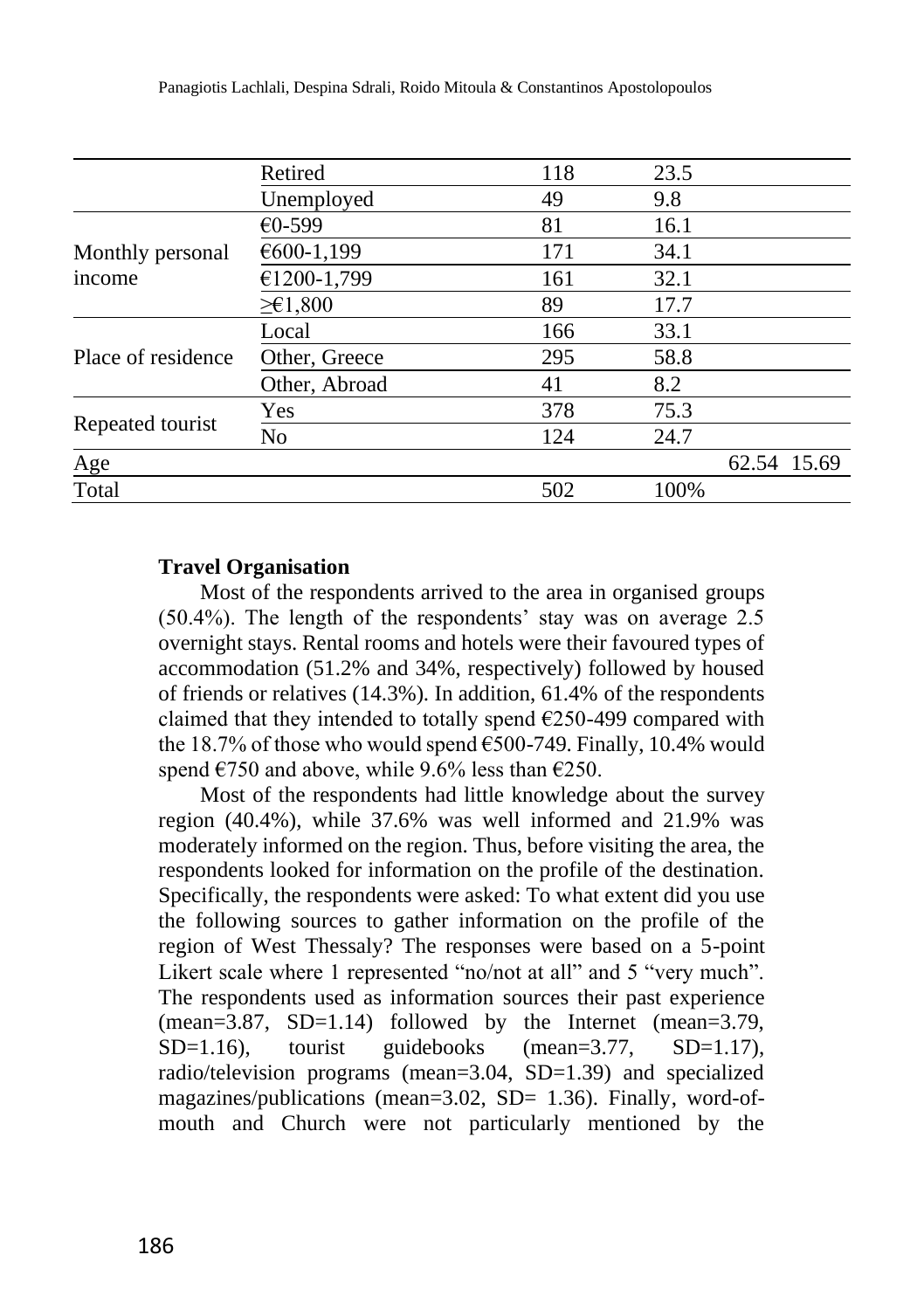participants (mean=2.95, SD=1.42; mean=2.95, SD=1.40, respectively).

#### **Motivations**

According to the results, when the respondents were asked about the primary purpose for their journey, 74.4% of the respondents mentioned "the holy place of Meteora", while for 25.3% visiting Meteora was a complementary reason.

The respondents mentioned that they were mainly attracted by natural environment and monasteries (mean=4.46, SD=1.15 and mean=3.83, SD=1.19, respectively), while archeological sites (mean  $= 3.05$ , SD=1.40), museums (mean  $= 2.97$ , SD=1.43) and cultural events (mean  $= 2.97$ , SD=1.41) were of less preference.

In our study, exploratory factor analysis was performed in order to group the variables that determine the respondents' decision to visit the religious survey region and the activities carried out. Resulting data were repeatedly factor analyzed with the final factor solution using principal component extraction and orthogonal varimax rotation with Kaiser Normalization. The determination of the main factors' identity was supported in the variable with the higher values of factor loadings. High prices of loadings for one or more variables of factor identify this factor.

Concerning the factors contributing to the decision to visit the survey region, a six factor solution was generated and the six factors explained 38.1% of the total variance. All factors had eigenvalues greater than 1 and were the following: Participation in activities, Religiousness, Interpersonal relationship, Information, Nature and Infrastructure.

From reviewing the mean scores of the composite indicators, it was found that "nature" (M=3.99, SD=0.76) suggested a high degree of importance. On the contrary, "participation in activities" (Μ=3.39, SD=0.66), "information" ( $M=3.38$ , SD=0.65), and "religiousness" (M=3.34, SD=0.70) suggested a mild degree of importance in travel motivation. Finally, "infrastructure" (M=3.04, SD=0.79) and "interpersonal relationship" (M=2.94, SD=0.79) were of lower importance.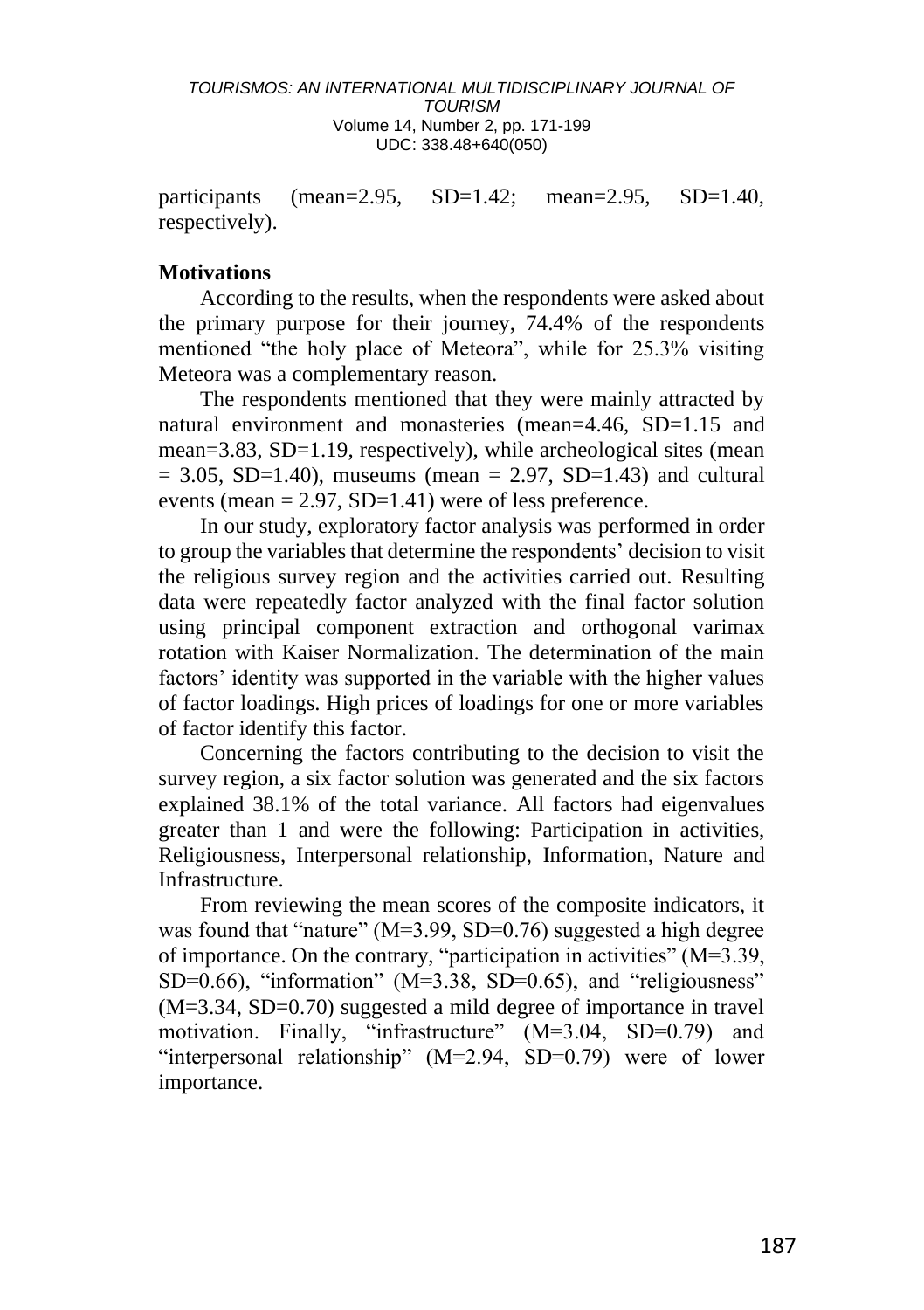Table 2: Factor analysis on factors contributing to the decision visiting the region of West Thessaly

|                                                                            |                                | Factors       |                                          |       |        |                    |
|----------------------------------------------------------------------------|--------------------------------|---------------|------------------------------------------|-------|--------|--------------------|
|                                                                            | Participation<br>in activities | Religiousness | Interpersonal Informatio<br>relationship | n     | Nature | Infrastr<br>ucture |
| Participation in cultural<br>activities                                    | 0.649                          |               |                                          |       |        |                    |
| Participation in religious<br>activities                                   | 0.633                          |               |                                          |       |        |                    |
| Participation in sports<br>activities                                      | 0.551                          |               |                                          |       |        |                    |
| Religious atmosphere                                                       |                                | 0.618         |                                          |       |        |                    |
| Meteora monument                                                           |                                | 0.589         |                                          |       |        |                    |
| Places important for<br>Christianity                                       |                                | 0.526         |                                          |       |        |                    |
| Relaxation / escape<br>from everyday life                                  |                                |               | 0.701                                    |       |        |                    |
| Engaging with new<br>people                                                |                                |               | 0.698                                    |       |        |                    |
| Meeting with friends /<br>family                                           |                                |               | 0.665                                    |       |        |                    |
| Positive                                                                   |                                |               |                                          |       |        |                    |
| recommendation from<br>social environment                                  |                                |               |                                          | 0.707 |        |                    |
| Positive reviews from<br>the press                                         |                                |               |                                          | 0.617 |        |                    |
| Past experience                                                            |                                |               |                                          | 0.568 |        |                    |
| <b>Browsing</b>                                                            |                                |               |                                          |       | 0.525  |                    |
| Natural environment                                                        |                                |               |                                          |       | 0.420  |                    |
| Infrastructure                                                             |                                |               |                                          |       |        | 0.774              |
| Easy accessibility                                                         |                                |               |                                          |       |        | 0.743              |
| Nightlife / fun                                                            |                                |               |                                          |       |        | 0.491              |
| <b>Factor</b><br>Interpretation <sub>6.648</sub><br>(% variance explained) |                                | 6.579         | 6.352                                    | 6.261 | 6.166  | 6.124              |
| <b>Cronbach's Alpha</b>                                                    | 0.791                          | 0.778         | 0.694                                    | 0.649 | 0.733  | 0.867              |
| Mean                                                                       | 3.39                           | 3.34          | 2.94                                     | 3.38  | 3.99   | 3.04               |

Concerning the activities carried out by the respondents, a four factor solution was generated and the four factors explained 50.52% of the total variance. All four factors had eigenvalues greater than 1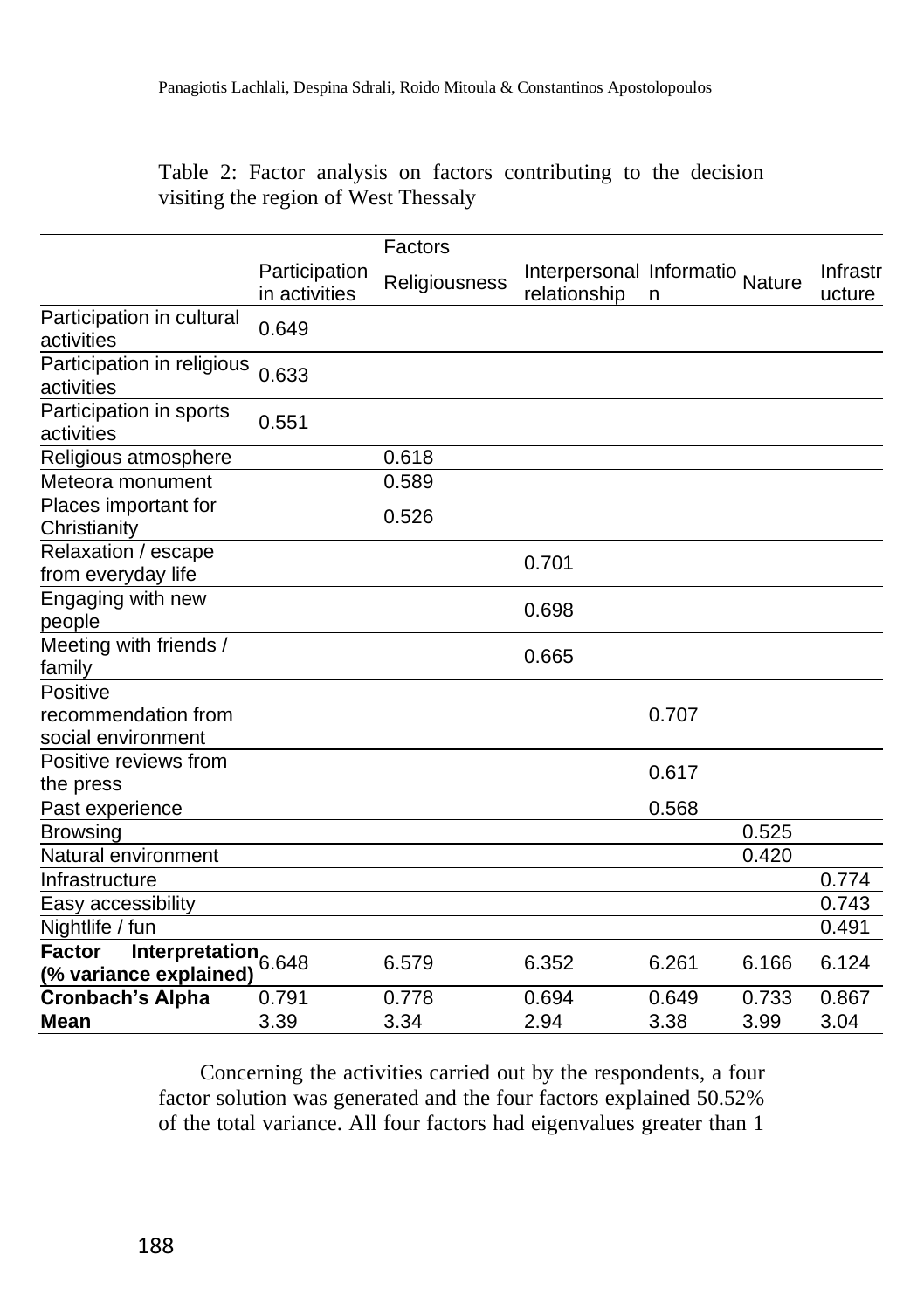and are the following: Recreational activities, Cultural and religious activities, Natural activities, and Adventure and sports.

Table 3: Factor analysis on activities carried out in the region of West Thessaly

| Factors                    |                                                                    |                       |                         |  |
|----------------------------|--------------------------------------------------------------------|-----------------------|-------------------------|--|
| Recreational<br>activities | Cultural and<br>religious<br>activities                            | Natural<br>activities | Adventure<br>and sports |  |
| 0.756                      |                                                                    |                       |                         |  |
| 0.605                      |                                                                    |                       |                         |  |
|                            | 0.729                                                              |                       |                         |  |
|                            | 0.646                                                              |                       |                         |  |
|                            | 0.518                                                              |                       |                         |  |
|                            |                                                                    | 0.654                 |                         |  |
|                            |                                                                    | 0.506                 |                         |  |
|                            |                                                                    |                       | 0.665                   |  |
|                            |                                                                    |                       | 0.582                   |  |
| 12.952                     | 12.777                                                             | 12.733                | 12.054                  |  |
| 0.841                      | 0.610                                                              | 0.719                 | 0.666                   |  |
| 2.44                       | 3.49                                                               | 1.77                  | 1.78                    |  |
|                            | Participation in cultural events<br>Exploration of flora and fauna |                       |                         |  |

From reviewing the mean scores of the composite indicators, it was observed that "cultural and religious activities" were of moderate importance (M=3.49, SD=0.74), while "recreational activities" (M=2.44, SD=0.86), "natural activities" or "adventure and sports activities" was of less importance (M=1.77, SD=0.55 and M=1.78, SD=0.52, respectively).

#### **DISCUSSION**

The current study is a first attempt to investigate the factors associated with tourists' motivation visiting religious sites on the region of West Thessaly, Greece. To the best of our knowledge, this is one of the few studies in this field, conducted in Greece (Aslan and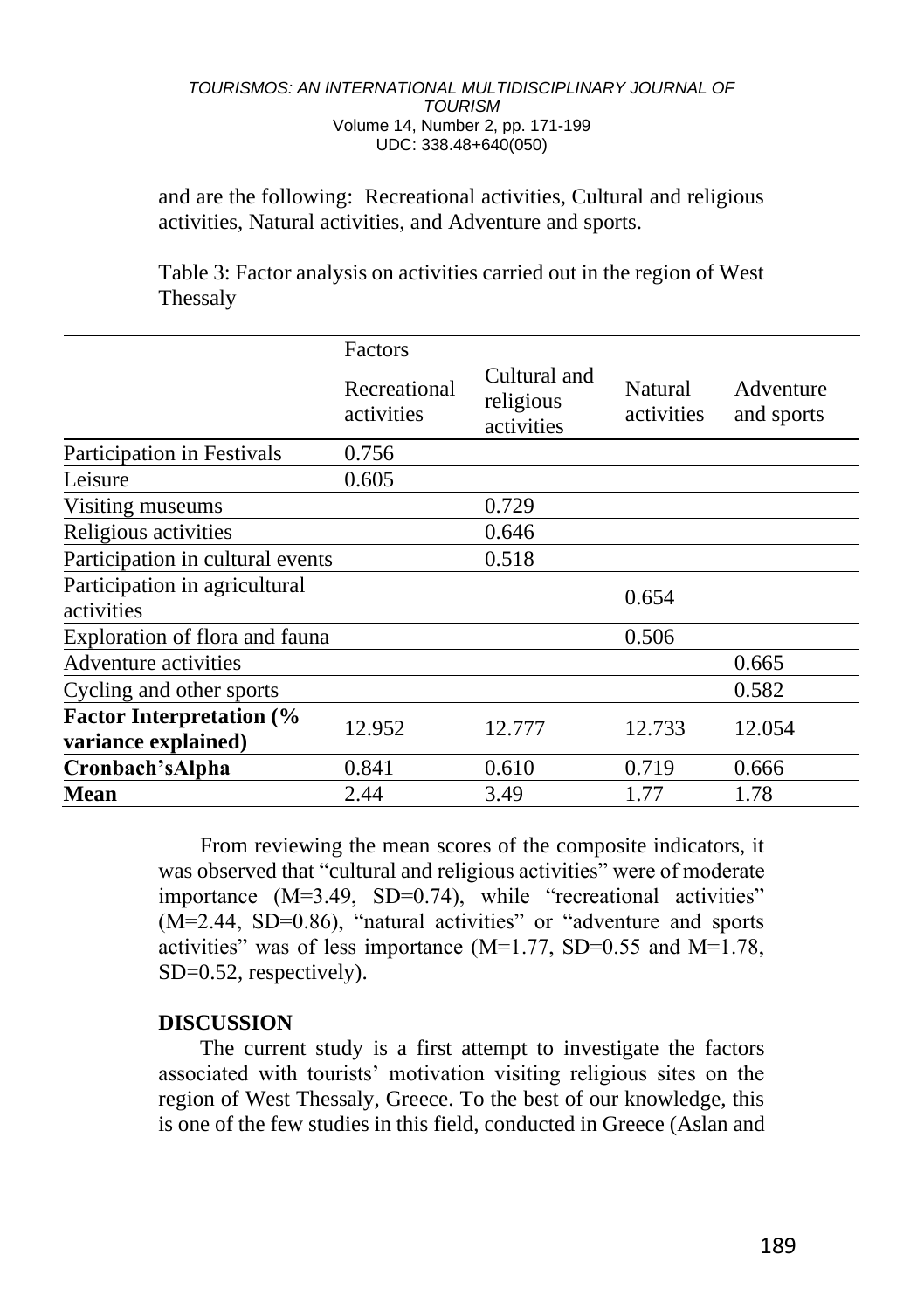Andriotis, 2009; Kamenidou and Vourou, 2015; Terzidou et al., 2017, 2018). The region of West Thessaly seems to take a special place in the preferences of tourists who visit the area to see monuments of religious interest, learn about its cultural sites and combine their activities with complementary leisure and recreational activities.

In religious tourism, persons travelling alone represent the minority (Rinschede, 1992). For many tourists it is very important to travel with a group of believers who think similarly and are in the same age group. According to the results, it was found that the respondents visiting the region of West Thessaly travel in organised groups and come from the rest of Greece, staying around 2.5 days; a result that is in line with the model of the short visit religious tourists (Jackowksi and Smith, 1992). On the other hand, Zhang and Yan (2016) found that religious tourists prefer to travel with their family and friends.

Tourists visiting religious sites should not be treated as a homogenous group, because their profile and motivation differ widely. Travel motivation to sacred sites seems to be complex (Terzidou et al., 2017). Ebadi (2014) found that people may visit a sacred site having different motivation, with the same site being a religious pilgrimage or tourist destination for others. In our study, religious motivation seems to be of moderate importance. It can be seen that one of the tourists' motivation is "religious atmosphere"; a result similar to that of Raj (2012) and Zhang and Yan (2016). It was also found that tourists use to travel to West Thessaly for cultural purposes. The modern tourist visits religious destinations for cultural purposes and recreation (Olsen and Timothy, 2006; Mu et al., 2007), and is motivated by cultural incentives, such as visiting a museum or archaeological site (Keeling, 2000; Rotherham, 2007). As Mazumdar and Mazumdar (2004) points out, the religious tourist seeks a deeper spiritual experience by experiencing all the historical, cultural and religious manifestations of the destination. In addition, the respondents seem to have an interest in the natural environment where religious temples are located.

Recent research focuses on the motivation and impact of religious tourism, as well as issues related to the management of sacred sites and monuments of religious interest. Thus, managers of religious sites should offer visitors a wide range of activities, both spiritual and non-spiritual, that complement each other in order to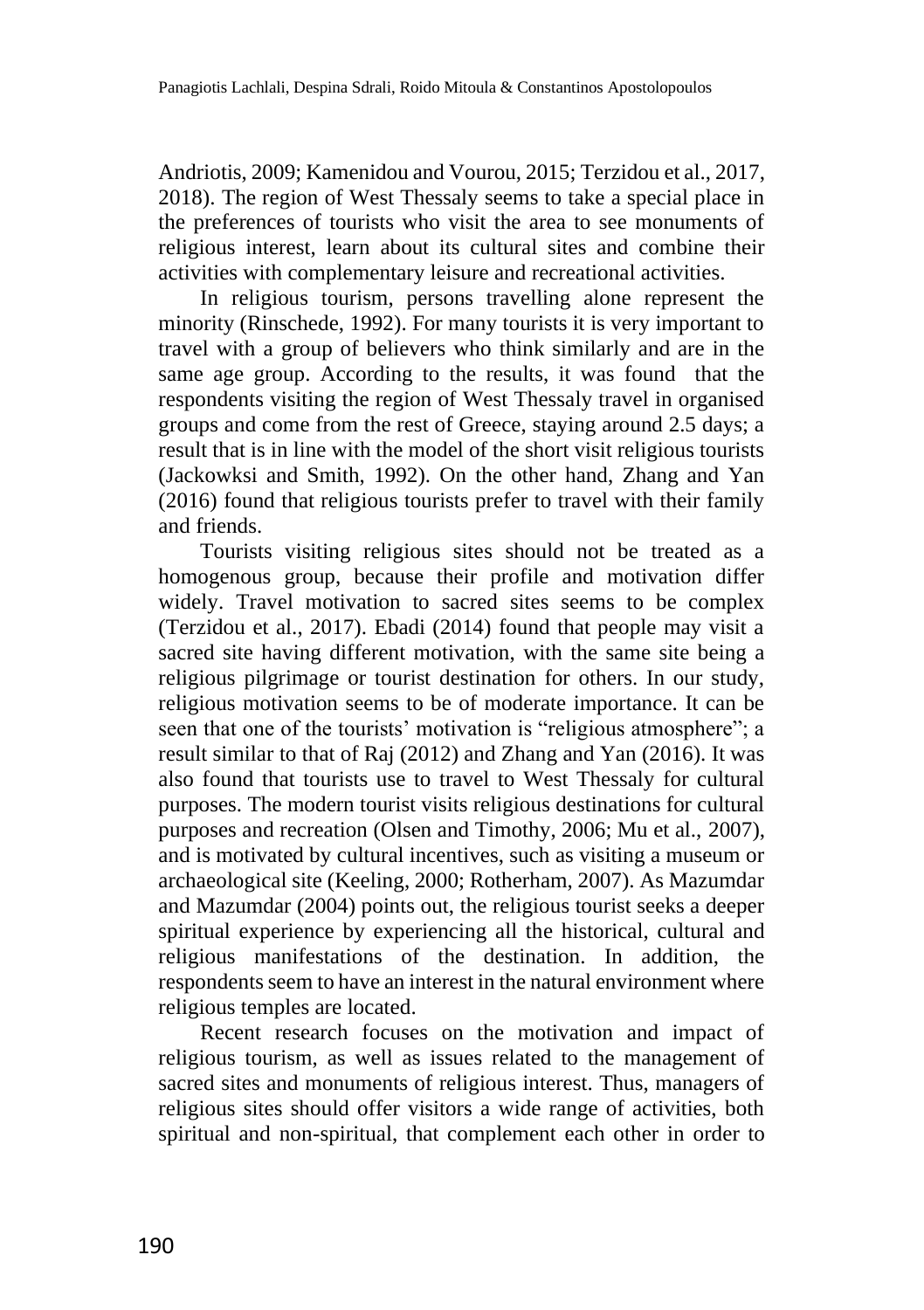provide an holistic visitor experience (Tirca and Stanciulescu, 2011; Weidenfeld and Ron, 2008). It is noteworthy that visitation of religious sites is increasing, both for those with a religious affiliation (Tirca and Stanciulescu, 2011) and those without (Davie, 2006).

The survey region is a multifunctional destination where different forms of tourism can be found. In our research, religious tourism is linked to other types of tourism, such as cultural and group tourism, which causes it to be linked to seasonality (Collins-Kreiner, 2018; Lois-González and Santos, 2015; Olsen and Timothy, 2006; Oviedo et al., 2014; Raj and Morpeth, 2007; Raj et al,. 2015; Rinschede, 1992; Timothy and Boyd, 2006).

The results show that it should be possible to spread the development of religious tourism to more parts of the region. According to the results, the majority of the respondents claimed that the primary purpose for their journey was "the holy place of Meteora". Taking into account this finding combined with the motivational factors and activities on the survey region, religious tourism and cultural and nature-based tourism could be combined. In fact, religious tourism includes a range of activities and in general it is appropriate for alternative tourism activity (Korstanje et al., 2018). Thus, it should be possible to use the major key resources of the region to stimulate sustainable regional development.

### **CONCLUSION**

Religious tourism on the region of West Thessaly is related to monuments and places of religious interest, which are an integral part of Greece's heritage. This paper has attempted to investigate the profile of Greek religious tourists on the region of West Thessaly, Greece, and what motivates them to be attracted. Based on the results, religious motivations are no longer the main reason to perform the study region. The profile of the surveyed tourists is in line with the model of the short visit religious tourists who seek to combine their visit to religious monuments with spirituality and nature-seeking and cultural motivation. This finding suggests that it would be worthwhile for destination managers to pay more attention to tourist attractions,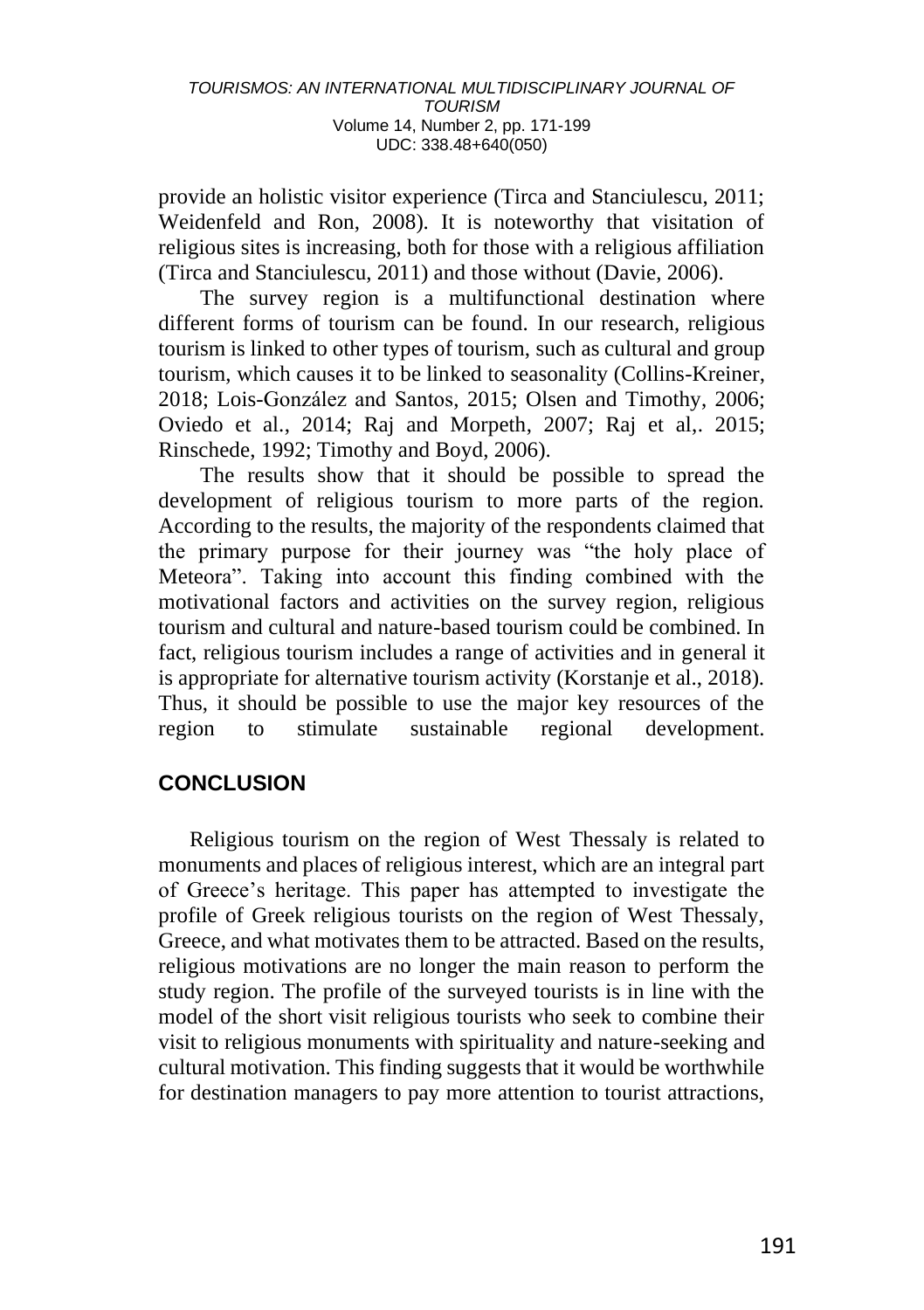such as environment and religious atmosphere, in order to continue to enhance experiences and attract more repeated tourists.

Given the increased tourist flows and the unique characteristics of the region, there is a need to further enhance the place branding of West Thessaly as a religious destination and activate the interested groups in this specific tourist market. The importance of networking in the future development of religious tourism is underlined. Motivational factors and activities identified in the research show that collaboration between the local authorities, the Church, the tourist sector and other interested groups is necessary.

These findings can be used by researchers and managers to study, frame and model empirical research into the area of religious tourism. Understanding the different motivation of visitors at religious tourism sites is an important step towards promoting religious tourism and hence contributes to sustainable regional development. Destination marketing organisations (DMOs) could promote tourism at religious sites with the aim of diversifying the tourism product offerings, rejuvenating failing economies and generating funding for preservation and conservation.

### **LIMITATION AND SUGGESTION FOR FURTHER RESEARCH**

This study is limited to dealing with Christian religious tourism. The study was also conducted in a specific setting –the region of West Thessaly in Greece. A future study in other settings that have different destination attributes would have been useful. Future research could also be directed towards foreign religious tourists and their experiences during their vacation in Greece, offering a more complete picture in the religious tourism context.

This paper provides interesting findings which can inspire for indepth interviews in the future. In-depth interviews can be used to deeply explore the respondents' views, thoughts and feelings conducting a more concrete quantitative survey.

As the religious tourism market becomes increasingly competitive (Weidenfeld and Ron, 2008), the promotion of a marketing plan designed to meet religious tourists' needs is essential to attract more visitors, improve visitor satisfaction and drive repeat visit. Consequently, further research is needed to explore tools for the promotion of religious tourism and the possibility of collaborating the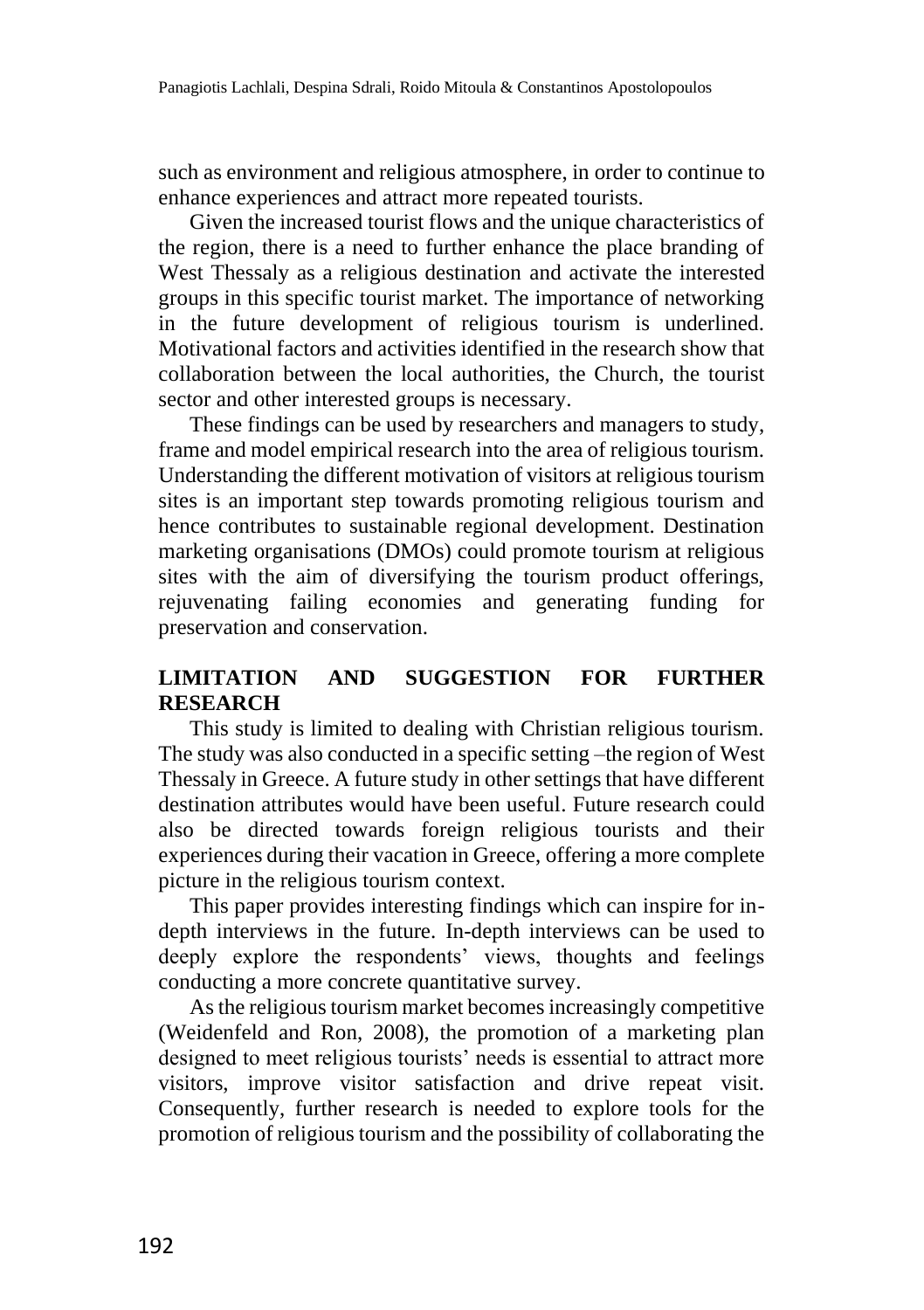relevant groups of interest (i.e. enterprises, tourist organizations, tourist policy agencies, Church, visitors).

#### **REFERENCES**

- Abbate, C. & Nuovo, S. (2013). Motivation and personality traits for choosing religious tourism. A research on the case of Medjugorje. *Current Issues in Tourism*, 16, 501-506.
- Al-Amin, H. (2002). Religious tourism in Islamic Heritage. *Islamic Tourism*, 2, 32-36.
- Amaro, S., Antunes, Α. & Henriques, C. (2018). A closer look at Santiago de Compostela's pilgrims through the lens of motivations. *Tourism Management*, 64, 271-280.
- Andriotis, K. (2009). Sacred site experience: A phenomenological study. *Annals of Tourism Research*, 36(1), 64-84.
- Aslan, D. & Andriotis, K. (2009). Clustering visitors to a religious island: The case of Tinos. In: International Conference on Tourism Development and Management (ICTDM): Tourism in a Changing World: Prospects and Challenges, September 11-15 2009, Kos Island, Greece.
- Attix, S.A. (2003). New age-oriented special interest travel: An explanatory study. *Tourism Recreation Research*, 27(2), 51-58.
- Bansal, H. & Eiselt, H.A. (2004). Exploratory research of tourist motivations and planning. Tourism Management, 25, 387-396.
- Barber, R. (1993). *Pilgrimages*. London: The Boydell Press.
- Blackwell, R. (2010). Motivation for pilgrimage: using theory to explore motivations. *Scripta Instituti Donneriani Aboensis*, 22, 24-37.
- Chesworth, N. (2006). The role of demographics, psychology and economics in understanding the spiritual dimension of tourism. Proceedings of the Conference on Tourism – the spiritual dimension. Department of Tourism and Recreation, University of Lincoln. Lincolnshire.
- Cohen, E. (1992). Pilgrimage centers: Cocentric and excentric. *Annals of Tourism Research*, 19, 33-50.
- Collins-Kreiner, N. (2018). Pilgrimage-Tourism: Common themes in different religions. *International Journal of Religious Tourism and Pilgrimage*, 6, 3.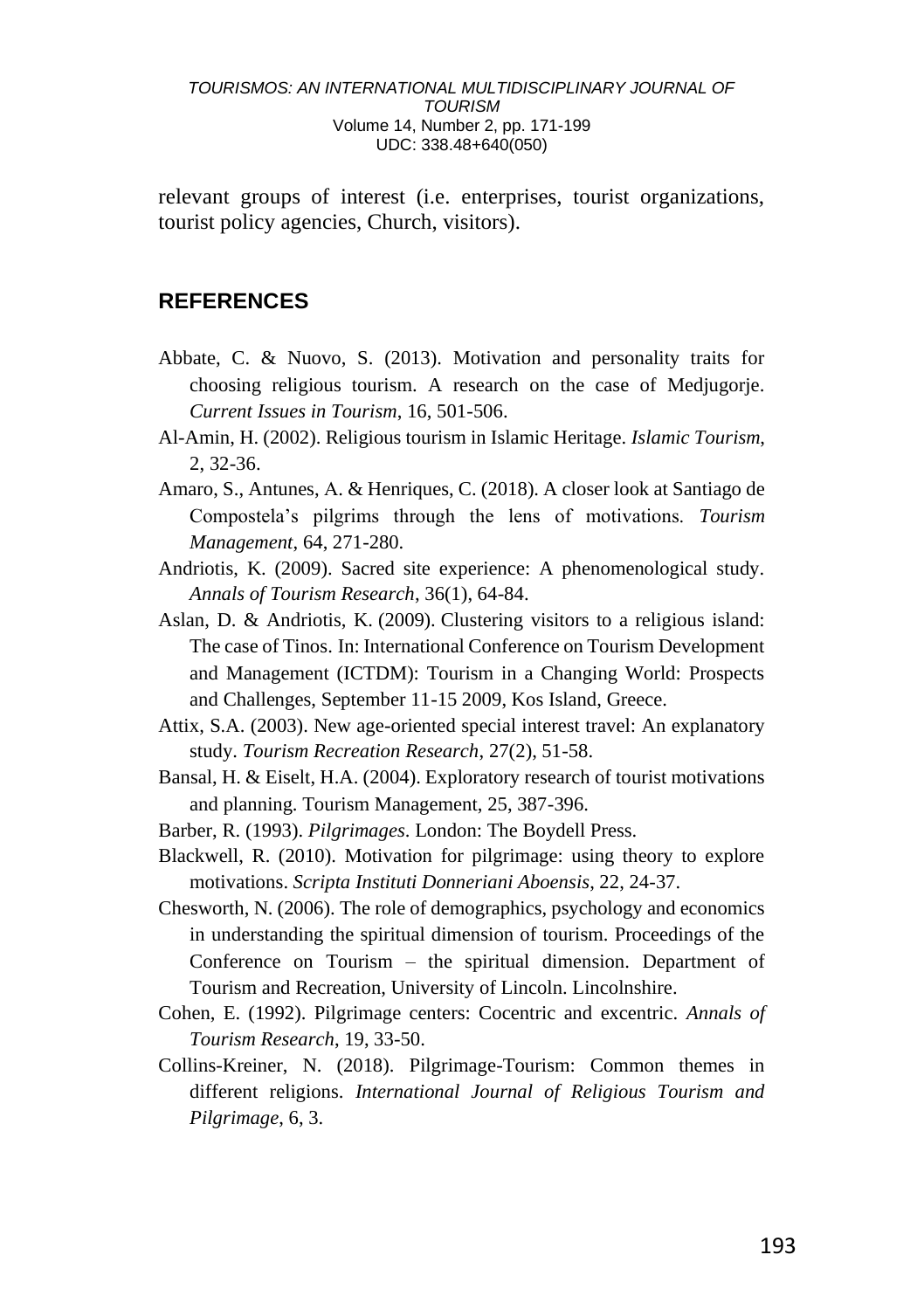- Crompton, J.L. & McKay, S.L. (1997). Motives of visitors attending festival events. *Annals of Tourism Research*, 24(2), 425-439.
- Dallen, T. & Olsen, D.H. (ed.) (2006). *Tourism, religion and spiritual journeys*. New York: Barnes & Noble.
- Dann, G.M.S. (1977). Anomie, ego-enhancement, and tourism. *Annals of Tourism Research*, 4(4), 184-194.
- Dasgupta, S., Mondal, K. & Basu, K. (2006). Dissemination of cultural heritage and impact of pilgrim tourism at Gangasagar Island. *Anthropologist*, 8(1), 11-15.
- Digance, J. (2003). Pilgrimage at contested sites. *Annals of Tourism Research*, 30, 143-159.
- Dominguez, C. (2010). What are the motivations for pilgrimage: the Santiago Way. Available at: http://www.jordanembassyus.org/08112006002.htm
- Drule, A., Bacila, M., Ciornea, R. & Chis, A. (2015). Segmenting visitors encountered at sacred sites based on travelling motivations and constraints. *Current Science*, 109, 256-270.
- Dubisch, J. (1995). *In a different place: Pilgrimage, gender, and politics of a Greek island Shrine*. Princeton: Princeton University Press.
- Durán-Sánchez, A., Álvarez-García, J., de la Cruz del Río-Rama, M. & Oliveira, C. (2018). Religious tourism and pilgrimage: Bibliometric overview. *Religions*, 9, 249.
- Eade, J. (1992). Pilgrimage and tourism at Lourdes, France. Annals of Tourism Research, 19, 18-32.
- Ebadi, M. (2014), Typologies of the visitors at Khaled Nabi Shrine, Iran: Tourists or Pilgrims? *International Journal of Culture, Tourism and Hospitality Research*, 8(3), 310-321.
- Fang, B.S. (2001). Research on the religious trend of ecotourism. *Social Scientists*, 16(1), 15-20.
- Fernandes, C., Pimenta, E., Gonçalves, G. & Rachão, S. (2012). A new research approach for religious tourism: The case study of the Portuguese route to Santiago. *International Journal of Tourism Policy*, 4, 83-94.
- Fleischer, A. (2000). The tourist behind the pilgrim in the Holy Land. *International Journal of Hospitality Management*, 19(3), 311-326.
- Gatrell, J.D. & Collins-Creiner, N. (2006). Negotiated space: Tourists, pilgrims and the Bahá'i terranced gardens in Haifa. *Geoforum*, 37(5), 765-778.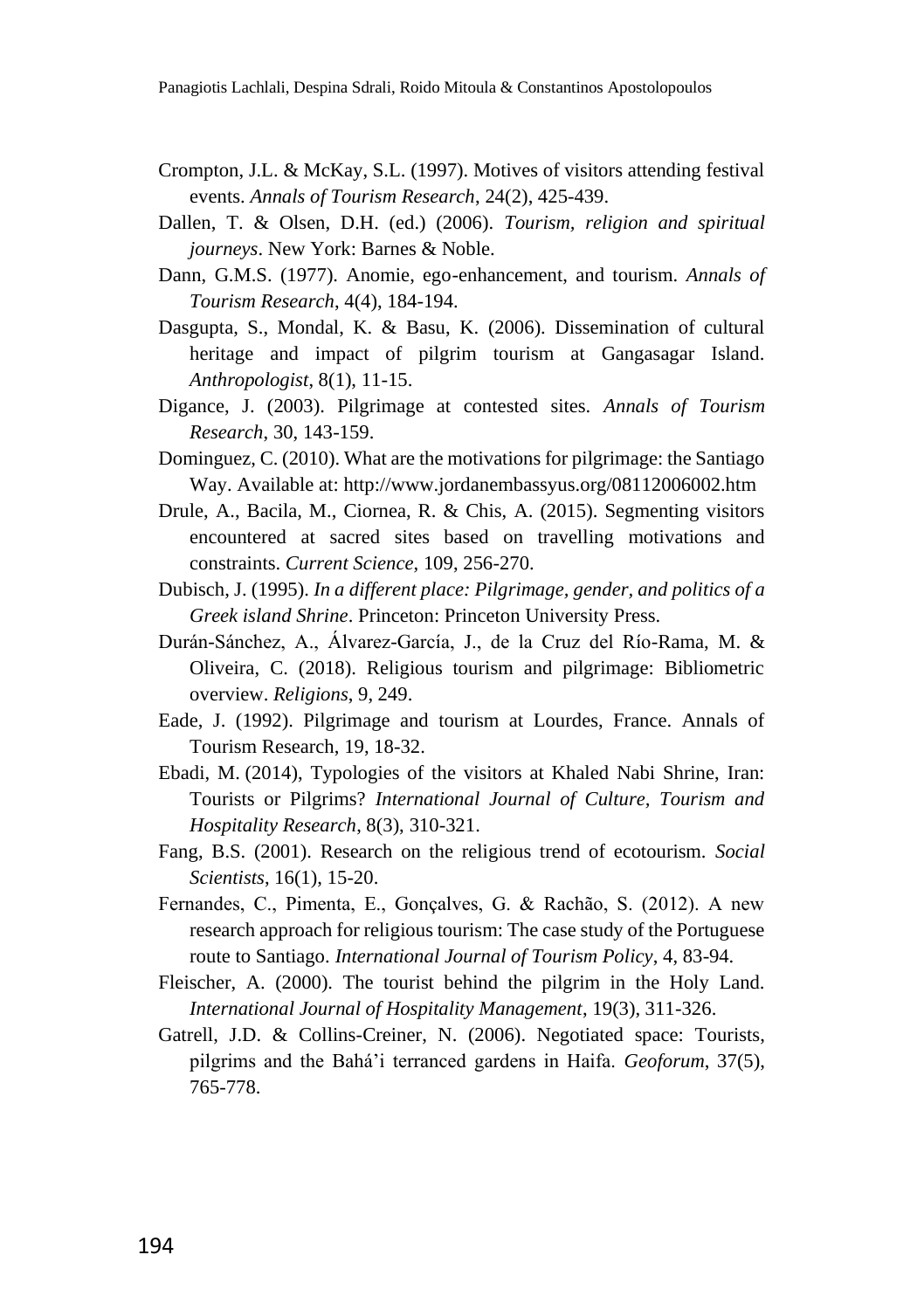- Geary, D. (2018). India's Buddhist Circuit (s): A Growing investment market for a "rising" Asia*. International Journal of Religious Tourism and Pilgrimage*, 6, 6.
- Giddens, A. (1991). *Modernity and self-identity: Self and society in the late Modern Age*. Stanford: Stanford University Press.
- Hughes, K., Bond, N. & Ballantyne, R. (2013). Designing and managing interpretive experiences at religious sites: Visitors' perceptions of Canterbury Cathedral. *Tourism Management*, 36, 210-220.
- Hyde, K.F. & Harman, S. (2011). Motives for a secular pilgrimage to the Gallipoli battlefields. *Tourism Management*, 32(6), 1343-1351.
- Iso-Ahola, S.E. (1982). Towards a social psychology of tourist motivation a re-joinder. *Annals of Tourism Research*, 9(2), 256-261.
- Jackowski, A. & Smith, V. (1992). Polish pilgrim-tourists. *Annals of Tourism Research*, 19, 92-106.

Jafari, J. (2000). *Encyclopedia of tourism*. New York: Routledge.

- Jarvis, J. (2005). Yellow bible tourism: Backpackers in Southeast Asia. In: B. West (Ed.) Down the road: Exploring backpacker and independent travel (pp. 153-167). Perth WA Australia: [Network Books.](https://research.monash.edu/en/persons/jeff-jarvis/publications/?type=%2Fdk%2Fatira%2Fpure%2Fresearchoutput%2Fresearchoutputtypes%2Fcontributiontobookanthology%2Fchapter)
- Joseph, C.A. & Kavoori, A.P. (2001). Mediated resistance: Tourism and the host community. *Annals of Tourism Research*, 28(4), 998-1009.
- Kamenidou, I. & Vourou, R. (2015). Motivation factors for visiting religious sites: The case of Lesvos Island. *European Journal of Tourism Research*, 9, 78-91.
- Keeling, A. (2000). *Church tourism - providing a Ministry of Welcome to visitors*. London: English Tourism Council Insights.
- Kim, B. & Kim, A. (2018). Hierarchical value map of religious tourists visiting the Vatican City/Rome. *Tourism Geographies*, 1-22.
- Korstanje, M.E., Raj, R. & Griffin, K. (Eds.). (2018). *Risk and safety challenges for religious tourism and events*. UK: CABI.
- Kozak, M. & Rimmington, M. (2000). Tourist satisfaction with Mallorca, Spain as an off-season holiday destination. Journal of Travel Research, 38, 260-269.
- Lois-González, R.C. & Santos, X.M. (2015). Tourists and pilgrims on their way to Santiago. Motives, Caminos and final destinations. *Journal of Tourism and Cultural Change*, 13(2), 149-164.
- Margry, P. (2008). Secular pilgrimage: A contradiction in terms? In: P. J. Margry (Ed.) Shrines and Pilgrimage in the Modern World: New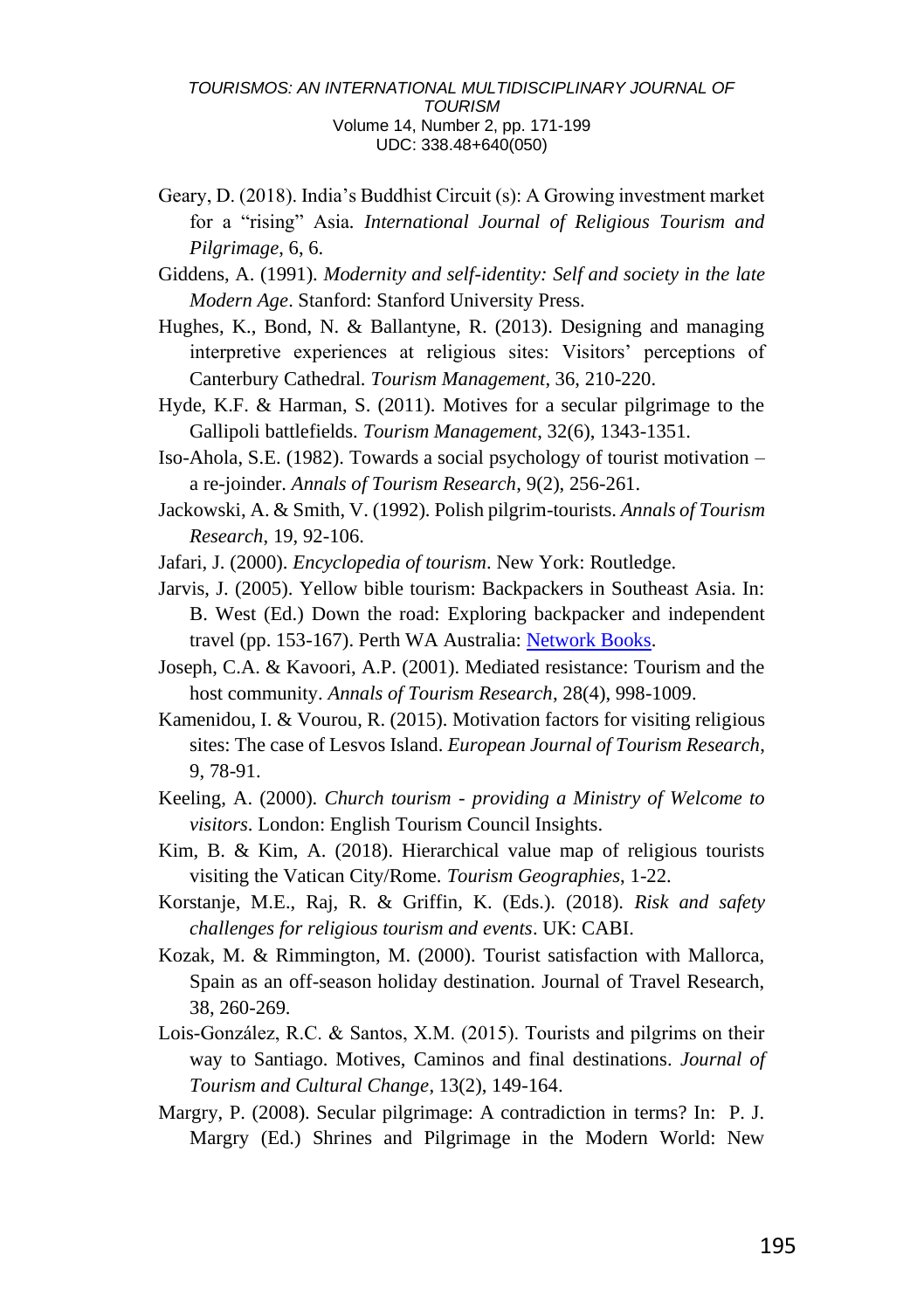Itineraries into the Sacred (pp. 13-46). Amsterdam: Amsterdam University Press.

- Maslow, A. (1954). *Motivation and personality* (2nd ed. 1970). New York: Harper and Row.
- Mazumdar, S. & Mazumdar, S. (2004). Religion and place attachment: A study of sacred places. *Journal of Environmental Psychology*, 24, 385- 397.
- Mowforth, M. & Munt, I. (2015). *Tourism and sustainability: Development, globalisation and new tourism in the third world*. Routledge.
- Mu, Z., Li, H., Jian-Hong, W., Ji, L., Yan-Geng, J. & Xiting, L. (2007). Religious tourism and cultural pilgrimage: A Chinese perspective. In: R. Raj and N.D. Morpeth (Eds.) Religious tourism and pilgrimage management, an international perspective (pp. 153-160). Wallingford: CABI.
- Musa, G., Najmin, S., Thirumoorthi, T. & Taha, A. (2017). Examining visitors' experience with Batu Cave, using the four realm experiential theory. *International Journal of Tourism Cities*, 3, 105-20.
- Nolan, M.L. & Nolan, S. (1992). Religious sites as tourism attractions in Europe. *Annals of Tourism Research*, 19, 68-78.
- Nyaupane, G., Timothy, D. & Poudel, S. (2015). Understanding tourists in religious destinations: A social distance perspective. *Tourism Management*, 48, 343-353.
- Olsen, D. (2013). A scalar comparison of motivations and expectations of experience within the religious tourism market. *International Journal of Religious Tourism and Pilgrimage* 1(1), Article 5.
- Olsen, D.H. & Timothy, D.J. (2006). Tourism and religious journeys. In: D.J. Timothy & D.H. Olsen (Eds.) Tourism, Religion and Spiritual Journeys (pp. 1-22). New York: Routledge.
- Oviedo, L., de Courcier, S. & Farias, M. (2014). Rise of pilgrims on the Camino to Santiago: Sign of change or religious revival? *Review of Religious Research*, 56, 433-442.
- Pearce, P. & Lee, U. (2005). Developing the travel career approach to tourist motivation. *Journal of Travel Research*, 43(3), 226-237.
- Pearce, P., Morrison, A.M. & Rutledge, J.L. (1998). *Tourism: Bridges across continents*. Sydney: McGraw-Hill.
- Pearce, P.L. (1988). *The Ulysses factor: Evaluating visitors in tourism setting*. New York, NY: Springer-Verlag.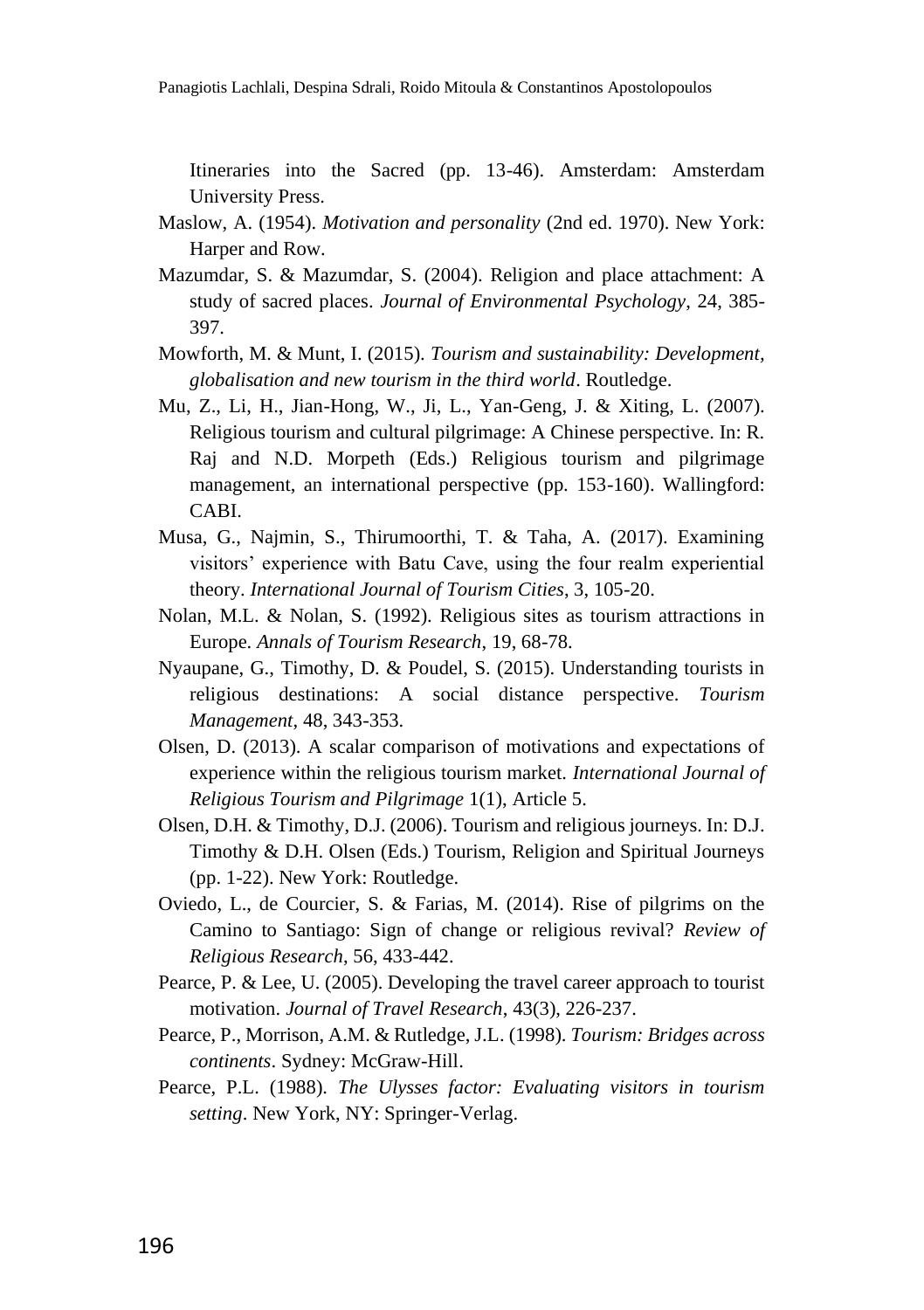- Petreas, C. (2011). The conflicting interactions among stakeholders in religious and pilgrimage sites. In: K. Andriotis, A. Theocharous and F. Kotsi (Eds.) Proceedings of the International Conference on Tourism (ICOT) Tourism in an Era of Uncertainty (pp. 99-116). Rhodes Island, Greece 27–30 April 2011. Cyprus: International Association for Tourism Policy.
- Prebensen, N.K. & Foss, L. (2011). Coping and co-creating in tourist experiences. International Journal of Tourism Research, 13(1), 54-67.
- Raj, R. (2012). Religious tourist's motivation for visiting religious sites. *International Journal of Tourism Policy*, 4(2), 95-105.
- Raj, R. & Morpeth, N. (2007). Introduction: Establishing linkages between religious travel and tourism. In: R. Raj and N.D. Morpeth (Eds), Religious Tourism and Pilgrimage Festivals Management: An International Perspective (pp. 1-14). Wallingford: CABI.
- Raj, R., Griffin, K. & Blackwell, R. (2015). Motivations for religious tourism, pilgrimage, festivals and events. In: R. Raj and N.D. Morpeth (Eds), Religious Tourism and Pilgrimage Festivals Management: An International Perspective (pp. 103-117). Wallingford: CABI.
- Ramírez, R. & Fernández, M. (2018). Religious experiences of travellers visiting the Royal Monastery of Santa María de Guadalupe (Spain). *Sustainability*, 10, 1890.
- Rashid, A.G. (2018). Religious tourism a review of the literature. *Journal of Hospitality and Tourism Insights*, 1(2), 150-167.
- Richards, G. (2007). *Cultural tourism: global and local perspectives*. Haworth Press.
- Richards, G. & Fernandes, C. (2007). Religious tourism in northern Portugal. In: G. Richards (Ed.) Cultural Tourism: Global and Local Perspectives (pp. 215-238). New York: The Haworth Press.
- Rinschede, G. (1992). Forms of religious tourism. *Annals of Tourism Research*, 19(1), 51-67.
- Rotherham, I.D. (2007). Sustaining tourism infrastructures for religious tourists and pilgrims within the UK. In R. Raj & N.D. Morpeth (Eds.) Religion tourism and pilgrimage management: An international perspective (pp. 64-77). Oxforshire: CAB International.
- a. Santos, X.M. (2002). Pilgrimage and tourism at Santiago de Compostela. *Tourism Recreation Research*, 27(2), 41-50.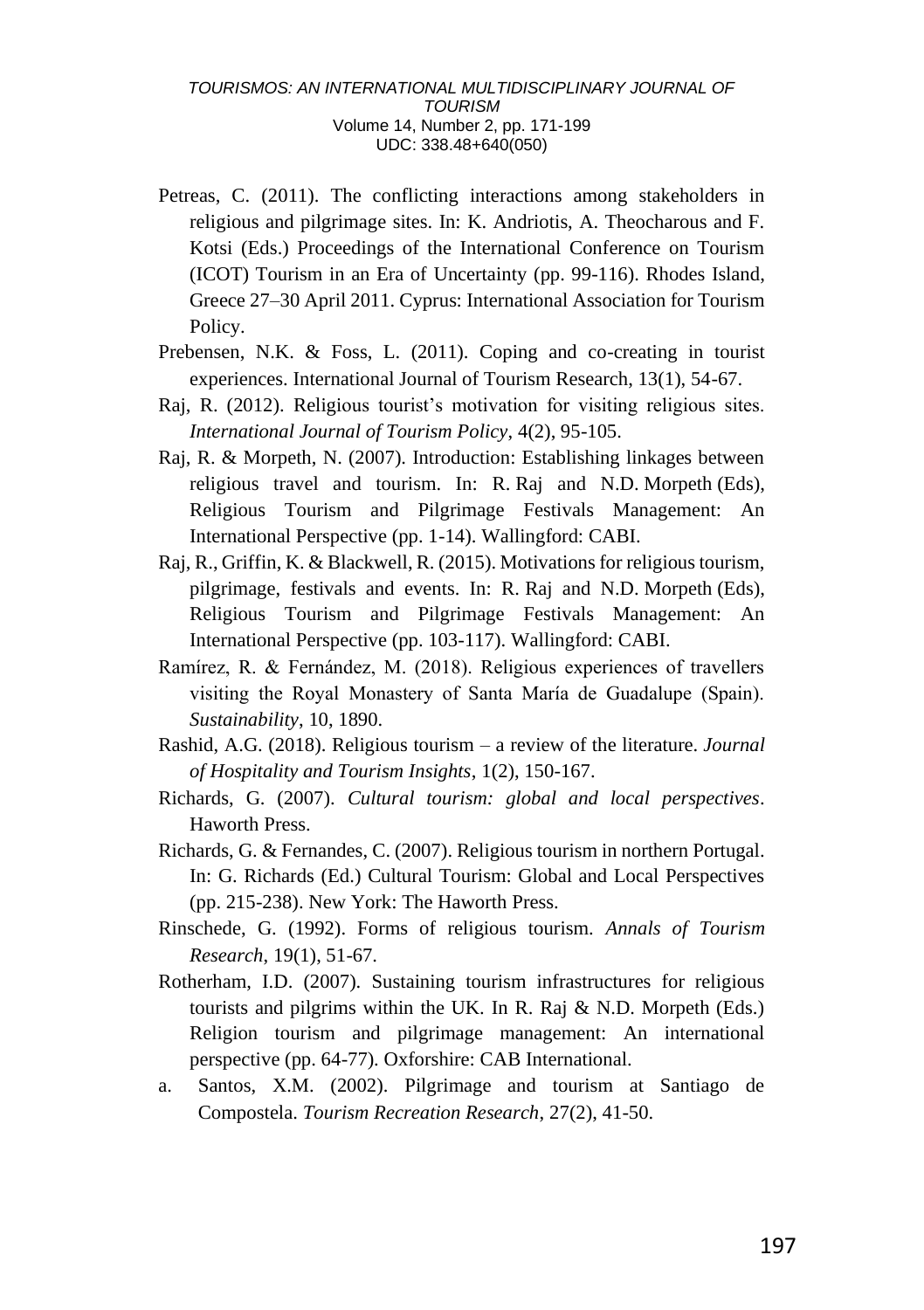- Sarris, M. (2004). Pitfalls of intellection: Pedagogical concerns on Mount Athos. *Journal of Modern Greek Studies*, 22, 113-135.
- Schau, H. & Gilly, M. (2003). We are what we post? Self-presentation in personal web space. *Journal of Consumer Research*, 30, 385-404.
- Shackley, M. (1999). Tourism development and environmental protection in southern Sinai. *Tourism Management*, 20, 543-548.
- Shinde, K.A. (2007). Visiting sacred sites in India: Religious tourism or pilgrimage? In: R. Raj and N.D. Morpeth (Eds.) Religious tourism and pilgrimage festivals management: An international perspective (pp. 186- 199). Wallingford: CABI.
- Shuo, Y.S., Ryan, C. & Liu, G. (2009). Taoism, temples and tourists: The case of Mazu pilgrimage tourism. *Tourism Management*, 30(4), 581-588.
- Simone-Charteris, M.T. & Boyd, S.W. (2011). The potential for northern Ireland to promote politico-religious tourism: An industry perspective. *Journal of Hospitality Marketing & Management*, 20, 457-483.
- Smith, V.L. (1992). Introduction: The quest in guest. *Annals of Tourism Research*, 19, 1-17.
- Sousa, D. (1988). Tourism as a religious issue: A third world perspective. *Contours*, 3(5), 5-13.
- Terzidou, M., Scarle, C. & Saunders, M.N.K. (2017). Religiousness as tourist performances: A case study of Greek Orthodox pilgrimage. *Annals of Tourism Research*, 66, 116-129.
- Terzidou, M., Scarle, C. & Saunders, M.N.K. (2018). The complexities of religious tourism motivations: Sacred places, vows and visions. *Annals of Tourism Research*, 70, 54-65.
- Timothy, D. & Boyd, S. (2003). *Heritage Tourism*. Harlow: Prentice Hall.
- Timothy, D. & Boyd, S. (2006). Heritage Tourism in the 21st Century: Valued traditions and new perspectives. *Journal of Heritage Tourism*, 1, 1-16.
- Tirca, A. & Stanciulescu, G. (2011). Managing the religious tourism experience in Romanian Christian Orthodoxy. *International Journal of Business and Globalisation*, 7, 40-63.
- Tomasi, L. (2002). Homo viator: From pilgrimage to religious tourism via the journey. In: W.H. Swatos Jr. and L. Tomasi (Eds.) From Medieval pilgrimage to religious tourism: The social and cultural economics of piety (pp. 1-24). Westport: Praeger Publishers.